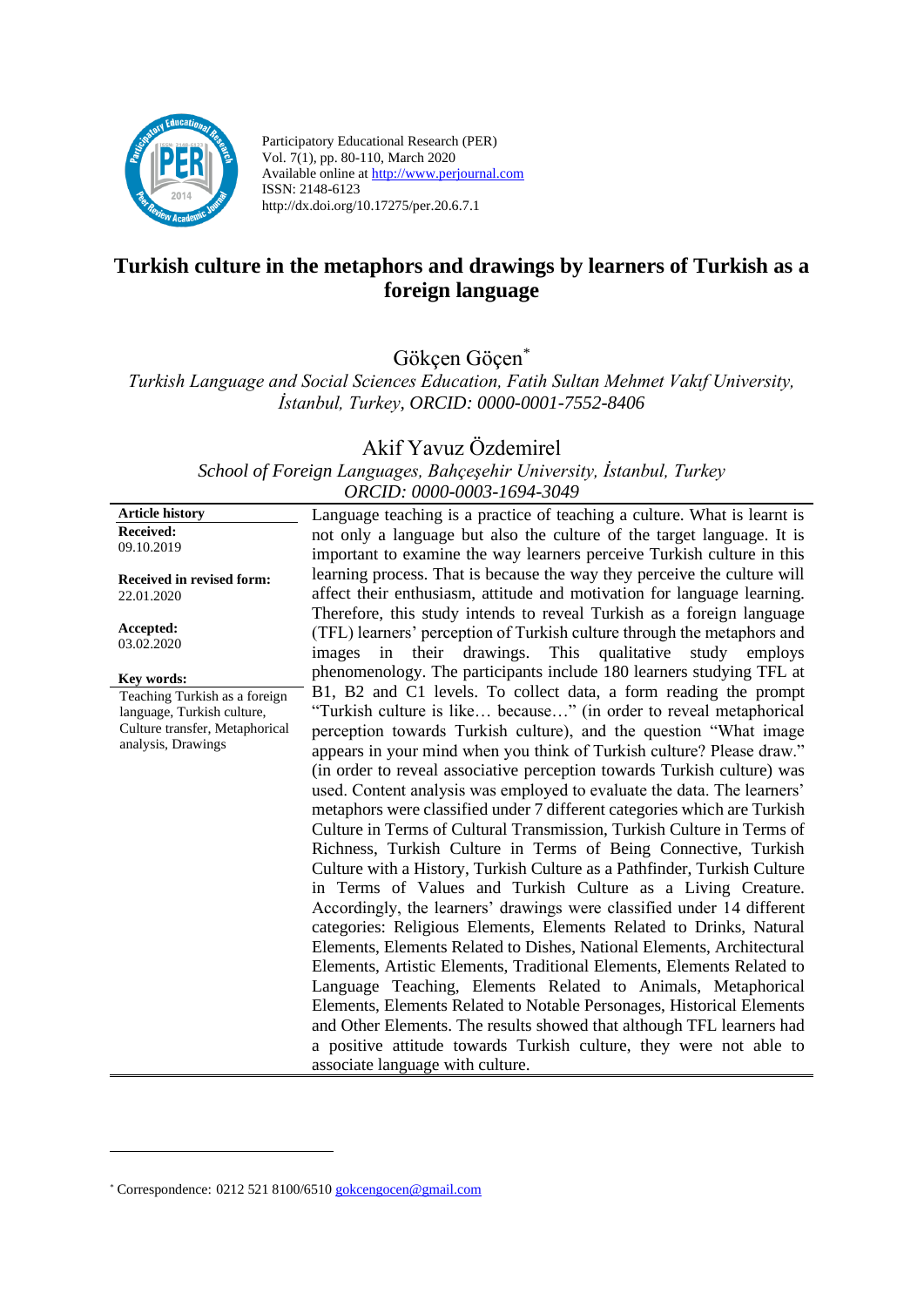### **Introduction**

Nowadays, learning one or more foreign languages has become a necessity. Learning a foreign language, as Kalfa (2013) stated, does not only mean learning the structure, rules or words of a language, but also learning the cultural structure of that language. Bölükbaş and Keskin (2010) defined language teaching as not only vocabulary or grammar teaching, but also teaching of the culture in which the language develops. This is because all languages reflect the lifestyle, way of thinking, and so on of its society (Halliday, 1978). Language and culture are two significant elements that complement one another and cannot be held separately (Caner, Direkçi & Kurt, 2019). Therefore, it can be concluded that teaching a language is also a practice of cultural teaching (Byram, 1989; Kramsch, 2004; Thanasoulas, 2001). Learning a foreign language means forming an interaction with the culture of the target language and understanding a foreign culture as well as a "different world" (Çifci, Batur & Keklik, 2013; Tapan, 1995). In other words, when students are involved in a language learning process, they are also taking part in cultural learning practices (Kramsch, 2004). Learning the language of a nation also means decoding the culture of that language (Erdem, Gün & Karateke, 2015). Therefore, language means culture, and culture means language (Çakır, 2011). In fact, culture constitutes the semantic structure within the formal structure of the language (Okur & Keskin, 2013).

The ability to speak a language competently requires the knowledge of characteristics of the target culture (Gün, 2015). In order to be successful in language learning, learners need to have learnt about the target culture (Tseng, 2002) as learning a language means learning the cultural codes (Altunbay, 2019). What is more, being informed about the target culture will increase learners' interest and improve their overall perception of the target language (Bağcı Ayrancı, 2019). Therefore, it would be right to articulate that language constitutes culture and is tightly attached to it (Barın, 2004; Jiang, 2000). Thereupon learners can use the rules and structures of a language only if they know the target culture. According to Tabak and Göçer (2014), language enables individuals to interact with the social environment where it is used. Besides, culture assists learners in grasping how a language functions, where and when it can be used and the way power relations work. As Uçak (2017) suggested, then, conveying the cultural values to learners is the most important way to raise language awareness. So as to be able to acquire communicative skills in a language, it is necessary to know about the host culture of that language (İşcan, 2014). While teaching a language, if only linguistic symbols are taught and cultural elements are avoided, then learners might attribute different meanings to these symbols (Politzer, 1959). Through a different perspective, it can be said that when cultural elements are not presented to an adequate extent, learners will be expressing the cultural elements they have seen by using inappropriate symbols while speaking the language (Brooks, 1986).

The target culture is conveyed through teachers and coursebooks in TFL lessons. Coursebooks are regarded as the base of foreign language teaching and are significant elements of culture transfer (Haley & Austin, 2004). Considering the language and culture as an inseparable whole (Akın, 2019; Brown, 2000; Güven, 2018), it can be claimed that conveying cultural items to learners takes priority. There are studies in the literature that analyse the coursebooks and the items that are used to convey target culture to learners (Demir, 2014; Erdem et al., 2015; Gürsoy & Güleç, 2015; Güven, 2018; Kalenderoğlu, 2015; Kutlu, 2014; Okur & Keskin, 2013; Ökten & Kavanoz, 2014; Şimşek & Dündar, 2015; Şimşek, 2018; Tüm & Sarkmaz, 2012; Yılmaz & Şeref, 2013; Yılmaz, 2012). These studies have revealed the cultural items found in the coursebooks.

Although several studies concluded that the cultural items are transferred through coursebooks,

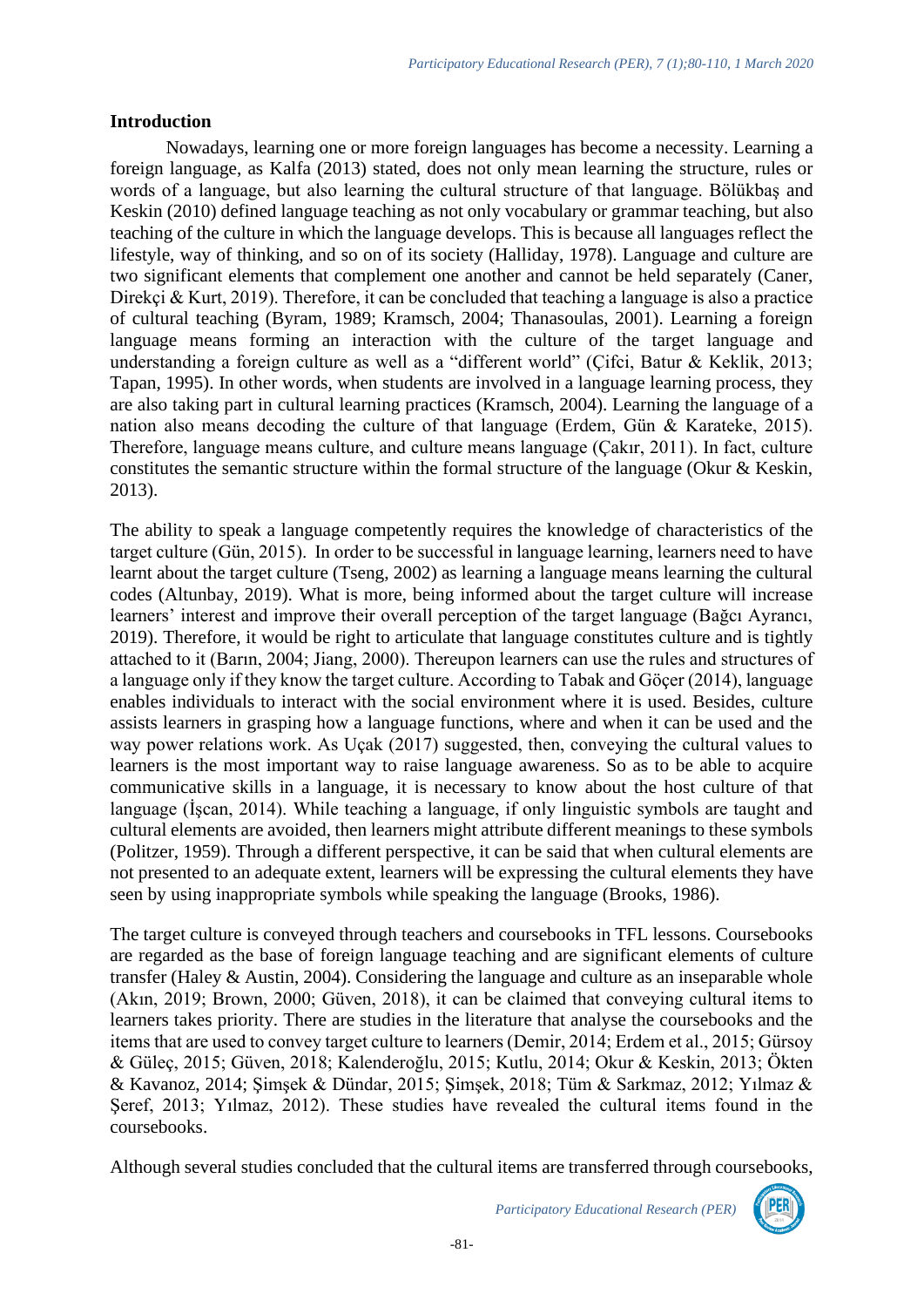it is also important to determine how learners perceive Turkish culture in order to maintain efficacy and continuity of the Turkish language teaching. As Erdem et al. (2015) stated, it is also required to determine how cultural transmission is perceived by the learners of TFL. According to Gömleksiz (2013), learners' perceptions of Turkish culture reflect their motivational level, assumptions, metaphors and attitude towards the language. Considering that perception affects language learning significantly (Melanlıoğlu, 2014), identifying learners' perceptions towards Turkish culture becomes more important. It has been found out that there are studies intending to reveal TFL learners' perceptions of the elements of Turkish culture such as daily life, teachers of Turkish language, Turkish Language Centre (TOMER), Turkish language, Turkey, and Turks (Akkaya, 2013; Alyılmaz, Biçer & Çoban, 2015; Aydın, 2017; Boylu & Işık, 2017; Dilek, 2016; Güleç & İnce, 2013; Gürbüz & Güleç, 2016; Kalenderoğlu & Armut, 2019; Kartallıoğlu, 2017; Özer Duran, Hızlı & Çınar, 2014; Şengül, 2017; Tunçel, 2016; Uçak, 2017; Yaylı, 2007). Although these studies investigated learner's perceptions of Turkish culture, they seemed to fail in generating a relatively large amount of information directly on how Turkish culture was perceived.

One way of identifying how learners of TFL perceive Turkish culture is employing metaphors in a scientific research. A metaphor is defined as transferring or conveying the properties of something onto another thing and making sense of something in relation to this another thing. As for the symbolic use of language, it is defined as expressing one concept through another one (Demirci, 2016; Kuyumcu & Özsarı, 2016; Lakoff & Johnson, 2005). According to Goldstein (2005), metaphors can be used to reconceptualize problems. Metaphors indeed are seen as a cognitive tool in the process of making sense of the real world (Nikitina & Furuoka, 2008) and helping people explain what they see through different similes (Cerit, 2008). They would also reveal how learners perceive Turkish culture. Only a few studies were found in the literature that revealed TFL learners' perceptions of Turkish culture in a metaphorical way. One of these is the study by Alptekin and Kaplan (2018) that examined 43 B1 level learners' metaphorical perceptions of Turkish culture. This study categorized the perception of Turkish culture only as "a concrete phenomenon" and "an abstract phenomenon". Here, it should be noted that this study was conducted with a small number of participants and the results apparently failed to reflect learners' in-depth perceptions towards Turkish culture. Therefore, it is required to study the perception towards Turkish culture with a larger number of participants and analyse learners' perceptions in detail.

Although a metaphorical study on "Turkish Culture" may reveal the perception of learners towards the culture, metaphors alone would fail to fully reflect cultural elements since they rely on similarities between two concepts. Another way of filling this gap and measuring the perceptions of the learners towards Turkish culture may be resorting to learners' drawings since drawings are considered as an indication of the perception of the outside world (Yaşar & Aral, 2009). In this way, learners can depict the images in their minds through their drawings. There are only a few studies that intend to identify learners' perceptions towards Turkish culture through their drawings. To cite an example, Erişti and Belet (2010) conducted a study with a view to revealing cultural perceptions of 22 primary school students through their drawings. On the other hand no studies describing TFL learners' perceptions through drawings have been found in the literature. Hence it is seen that there is a need for such research. This would reveal the picture that learners depict in their minds when they think of Turkish culture.

Setting forth TFL learners' perceptions of Turkish culture both through their metaphors and drawings will reveal how they perceive Turkish culture literally and figuratively. Furthermore, identifying learners' perceptions through their written responses and drawings, as Erişti and

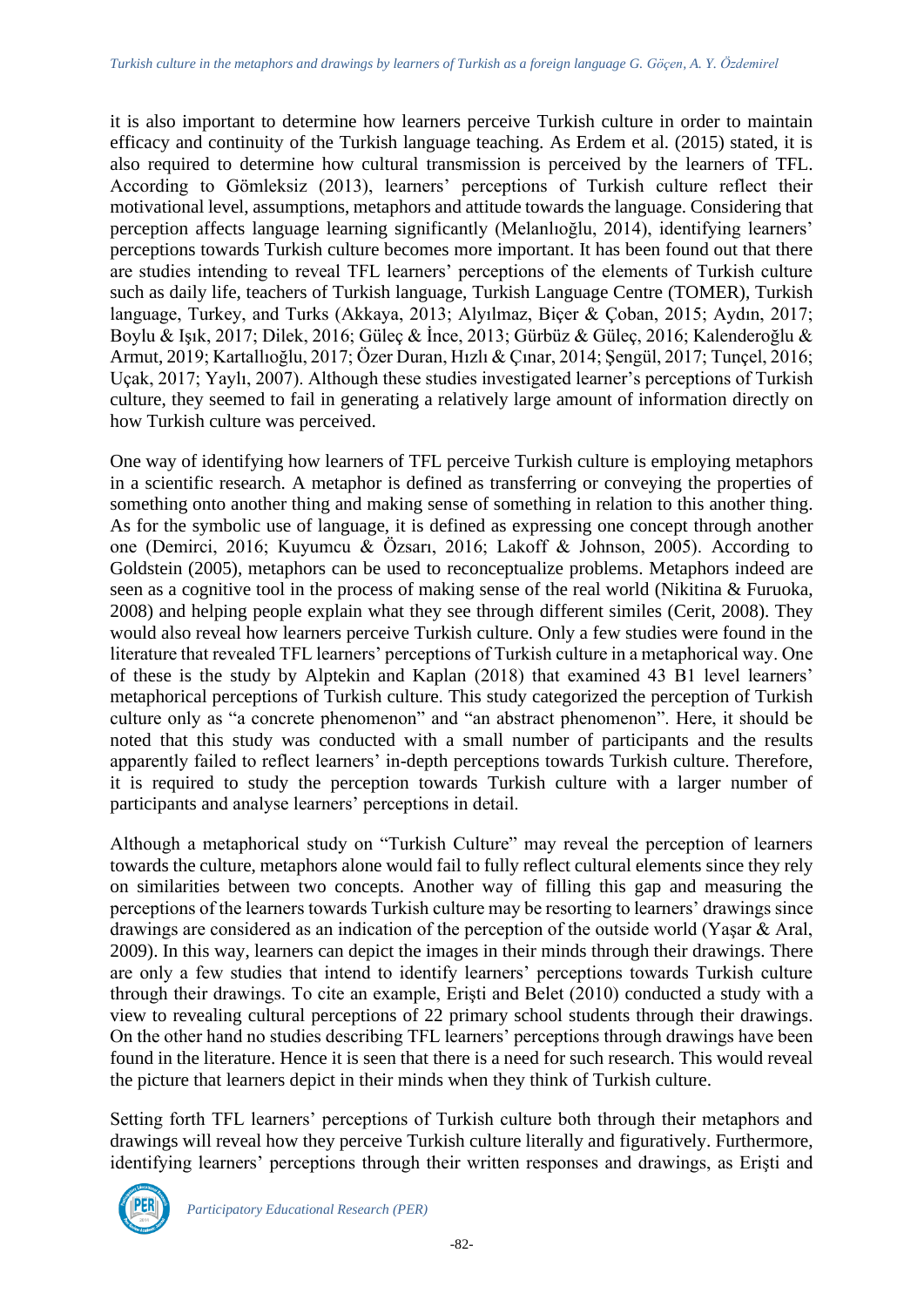Belet (2010) stated, would make it possible to reveal how learners see and interpret their inner worlds and surroundings. Thusly learners would have chances to express not only their knowledge of culture, but also their past experiences and the meanings that they attributed to these experiences. No study attempting to reflect TFL learners' perceptions of Turkish culture in this way was witnessed in the literature and this originated the need for the present study.

In this regard, the research question of the study is: "How do TFL learners perceive Turkish culture?". This study intends to reveal TFL learners' perceptions towards Turkish culture through metaphors and images in their drawings. To this end, the following are the subproblems of this study:

- Which metaphors do TFL learners use to depict their perceptions towards Turkish culture?
- Under which categories and subcategories could TFL learners' metaphors for Turkish culture be classified?
- Which images do TFL learners use to depict their perceptions of Turkish culture in their drawings?
- Under which categories and subcategories could TFL learners' images on Turkish culture in their drawings be classified?

What makes the current study unique and necessary is the fact that it aims to reveal learners' awareness of the target culture and may serve as a guide for education specialists and researchers in preparing coursebooks and creating various learning environments to improve this awareness.

### **Method**

### *Research Model*

This study employs phenomenology —one of the qualitative research designs— to seek answers for the research question. This type of studies focuses on the phenomena that people are aware of, but not able to comprehend in detail. In other words, phenomenology, as a research design, is suitable for studies investigating somewhat unknown phenomena (Yıldırım & Şimşek, 2016).

#### *Sample*

The sample consists of 180 students learning TFL at B1, B2, and C1 levels at Istanbul University and Sakarya University. Convenience sampling was employed to form the sample. This sampling method is used to accelerate a study in cases where a researcher does not have the opportunity to refer to other sampling methods (Yıldırım & Şimşek, 2016). Distribution of the sample by university and language level is indicated in the table below:

Table 1: Description of the Sample by Gender, Institution and Language Level

|                     |      | Level  |      |                |      |                |     |  |
|---------------------|------|--------|------|----------------|------|----------------|-----|--|
| Institution         |      | B1     |      | B <sub>2</sub> |      | C <sub>1</sub> |     |  |
|                     | Male | Female | Male | Female         | Male | Female         |     |  |
| Istanbul University | 22   | 25     | 5.   | 11             | 15   | 12             | 90  |  |
| Sakarya University  | 12   | 10     | 21   | 13             | 18   | 16             | 90  |  |
| Total               | 34   | 35     | 26   | 24             | 33   | 28             | 180 |  |

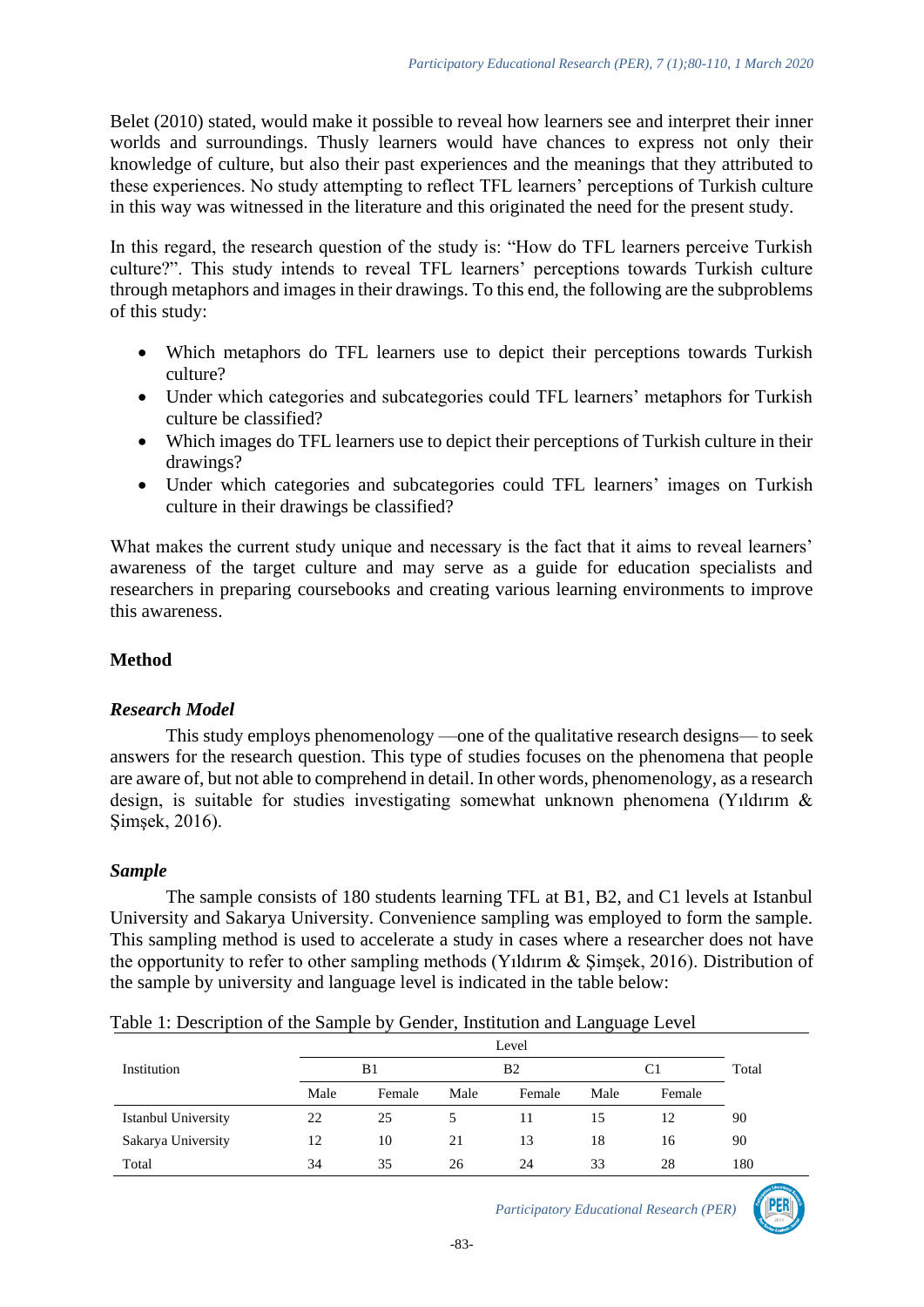Sample consists of 180 students that study TFL at Istanbul University and Sakarya University, 69 of which are at B1 level, 50 are at B2 level, and 61 are at C1 level. 93 of the students are male, and 87 are female. The learners' in the sample were aged between 18 and 38. Additionally, all of them had at least a high school degree or the equivalent.

The students in the sample come from different countries. The countries are as follows: Afghanistan (19); Austria (1); Azerbaijan (1); Bangladesh (4); Benin (1); Bosnia-Herzegovina (2); Bulgaria (1); Burundi (1); Algeria (3); Djibouti (1); Chad (2); Indonesia (18); Ethiopia (4); Morocco (5); Cote D'ivoire (4); Palestine (5); Gambia (2); Ghana (2); Guinea (1); India (1); Iraq (13); Iran (2); Italy (1); Japan (1); Cameroon (2); Montenegro (2); Kazakhstan (8); Kenya (1); Democratic Republic of the Congo (1); Kosovo (1); Latvia (1); Libya (1); Lebanon (1); Madagascar (1); Macedonia (2); Malaysia (3); Egypt (4); Mongolia (1); Mauritania (1); Uzbekistan (1); Pakistan (2); Paraguay (1); Poland (1); Romania (1); Russia (1); Senegal (2); Servia (2); Sierra Leone (1); Somali (3); Sudan (2); Syria (11); Tajikistan (4); Tanzania (2); Thailand (1); Tunis (1); Uganda (2); Ukraine (2); Jordan (5); Yemen (9); Zambia (1).

### *Data Collection*

To collect data, a form reading the prompt "Turkish culture is like… because…" (in order to reveal metaphorical perception towards Turkish culture), and the question "What image appears in your mind when you think of Turkish culture? Please draw." (in order to reveal associative perception towards Turkish culture) was used.

### *Data Analysis*

Content analysis was employed in data analysis in order to reveal the perceptions of the sample of Turkish culture. It was made sure that all the forms included in the analysis were completed thoroughly by the participants.

The metaphors produced by the sample were interpreted and classified in accordance with the five stages of content analysis suggested by Saban (2004; 2008; 2009): 1. Designation, 2. Elimination and Sorting, 3. Compilation and Categorization, 4. Validity and Reliability and 5. Data transfer onto SPSS Package Program for Quantitative Data Analysis. In this regard, a list of metaphors was created to check the validity of the metaphors created by the learners at the first stage (Designation) of analysis. As for the second stage (Elimination and Sorting), after the forms that were not completed appropriately were excluded, the metaphors by 180 learners were analysed within the scope of the study. The forms that were included in the study were labelled as S1, S2 and so on. At the third stage (Compilation and Categorization), the metaphors were classified under 7 categories and 15 subcategories. At the next stage (Validity and Reliability), expert opinion was sought. In this process, a form with the metaphors and categories written on it was provided for the experts and they were asked to match them. The matchings made by the researcher and the experts were analysed. Reliability was ensured as a result of the following calculation formulated by Miles and Huberman (1994), [consensus/  $(consensus + dissensus) = Reliability$ . In qualitative studies, the desired reliability is ensured if the consistence between the assessments of the researcher and the expert is 90% or above (Saban, 2008). It was found out that 14 metaphors out of 180 were put under different categories by the experts. Accordingly, reliability of the study was calculated as 166/ (166+14) =0,92. At the final stage (Data transfer onto SPSS Package Program for Quantitative Data Analysis), the data were tabulated by using SPSS and Microsoft Excel.

The learners' drawings were examined in order to reveal their perception towards Turkish

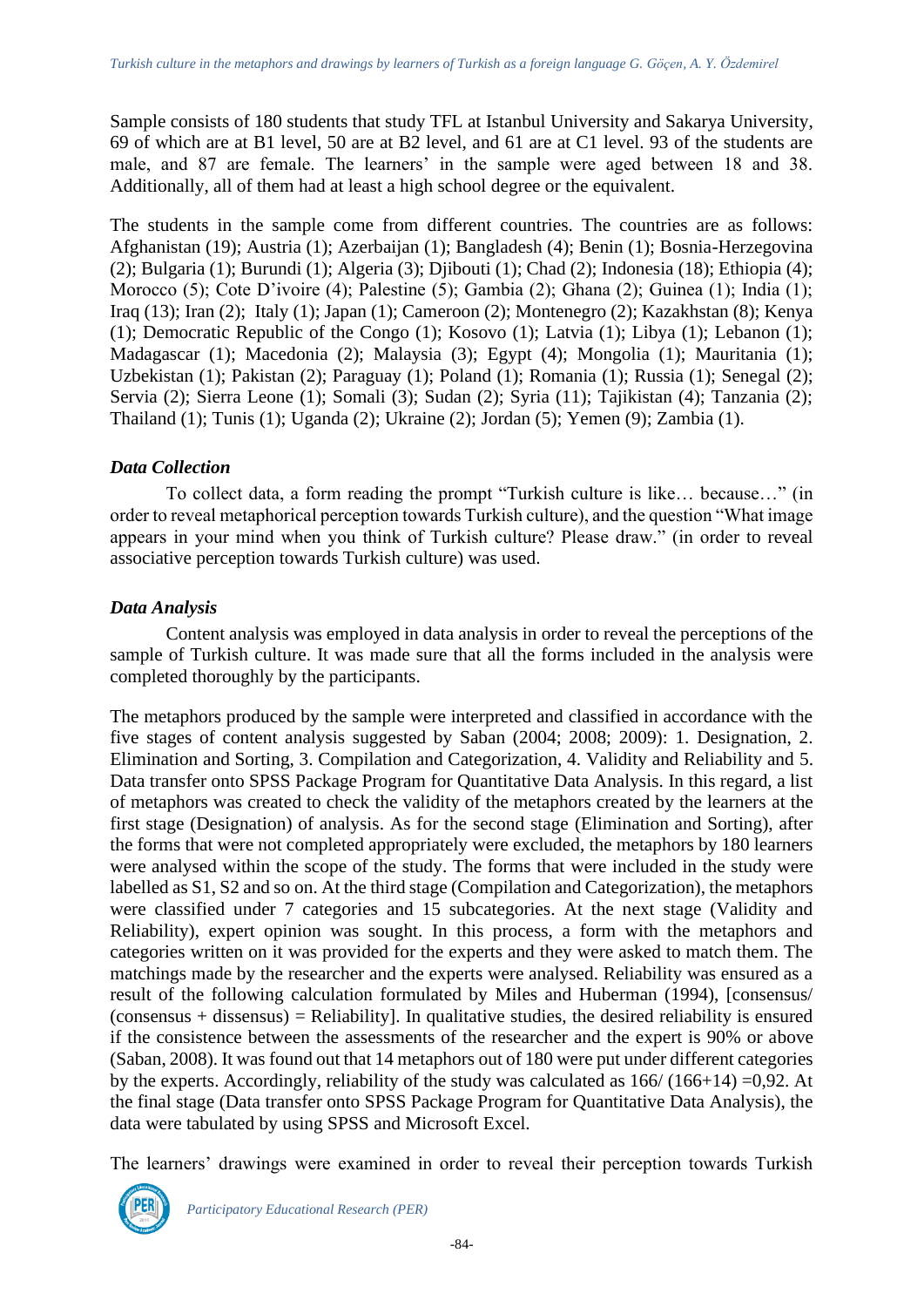culture through images. The images depicted by the learners labelled with descriptive words. It was found in the learners' drawings —examined through stages similar to the aforementioned analysis method of the metaphors— that 280 images were produced in total under 14 different categories. When the expert opinion was sought for reliability, it was found out that 11 images were categorized differently than the researcher. Accordingly, the reliability was calculated by using the same formula as above [consensus/ (consensus + dissensus) = Reliability] (Miles  $\&$ Huberman, 1994 as cited in Saban, 2008, p. 430). Hence, the reliability was calculated as 269/  $(269+11) = 0.96$ .

### **Findings**

In this section, the data on the metaphors and images through which TFL learners perceive Turkish culture were presented in association with the sub questions.

### *Findings on the Metaphors TFL Learners Use to Depict their Perceptions towards Turkish Culture*

TFL learners depicted their perceptions towards Turkish culture through some metaphors. As a result of the data analysis, the metaphors created by the learners are listed in the table below:

| Metaphor       | f              | radio 2. The metaphols for Turkish Culture Created by<br>Metaphor | $\int$       | TT LI LOGITIONS<br>Metaphor | $\mathcal{f}$ |
|----------------|----------------|-------------------------------------------------------------------|--------------|-----------------------------|---------------|
| Family         | 20             | Baklava                                                           | $\mathbf{1}$ | Spring                      | 1             |
| Mirror         | 17             | Computer                                                          | 1            | The Red Crescent            | 1             |
| Shopping       | 10             | Riddle                                                            | 1            | Rug                         |               |
| Sibling        | 10             | Vegetable Garden                                                  | 1            | <b>Bridge</b>               | 1             |
| Tea            | 6              | Cloud                                                             | 1            | Lamp                        |               |
| <b>Book</b>    | 5              | Mosque                                                            | 1            | Mathematics                 |               |
| Ottoman        | 5              | Bazaar                                                            | 1            | Civilization                | 1             |
| Dishes         | 5              | Flower                                                            | 1            | Music                       | 1             |
| Relative       | $\overline{4}$ | A multi-colour painting                                           | 1            | River                       | 1             |
| Gold           | $\overline{4}$ | Soup                                                              | 1            | School                      |               |
| Rainbow        | $\overline{4}$ | Mountain                                                          | $\mathbf{1}$ | Forest                      | 1             |
| Sea            | 3              | Eastern cuisine                                                   | 1            | Padishah                    | 1             |
| Sun            | 3              | East/West                                                         | 1            | Money                       |               |
| Tree           | 2              | World                                                             | 1            | Market                      | 1             |
| Antique        | $\overline{2}$ | World cultural centre                                             | 1            | Colour                      | 1             |
| Friend         | $\mathfrak{2}$ | The oldest book in the world                                      | -1           | Chest                       | 1             |
| Garden         | 2              | Paper marbling                                                    | 1            | Simit                       |               |
| Rope           | $\overline{2}$ | Legend                                                            | 1            | Dictionary                  |               |
| Islamic period | 2              | <b>Bread</b>                                                      | 1            | Water                       |               |
| Coffee         | 2              | Diamond                                                           | 1            | Joke                        |               |
| Sand           | 2              | Rose with different smell                                         | 1            | History book                |               |
| Library        | 2              | Moroccan carpet                                                   | 1            | <b>Historical</b> works     |               |
| Mosaic         | $\overline{2}$ | Rose                                                              | 1            | Theatre                     |               |
| Museum         | 2              | An excellent picture                                              | 1            | Seed                        |               |
| Ocean          | $\overline{2}$ | Treasure                                                          | 1            | Old man                     |               |

Table 2: The Metaphors for Turkish Culture Created by TFL Learners

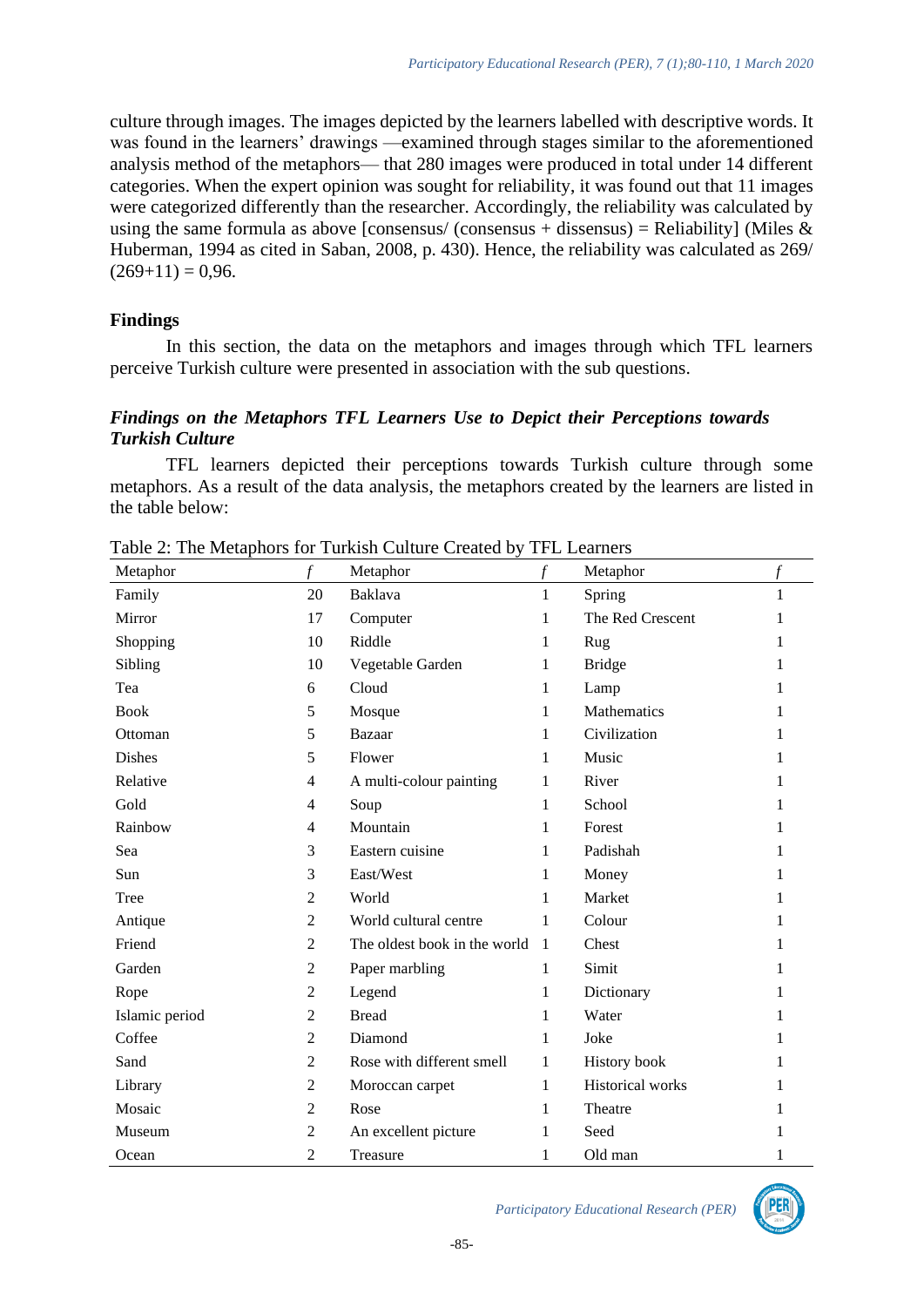| Metaphor       | Metaphor     | Metaphor    |     |
|----------------|--------------|-------------|-----|
| Roman          | Light        | Folding fan |     |
| $18th$ century | Kaleidoscope | Rich man    |     |
| Phoenix        | Door         | Total       | .80 |
| Moon           |              |             |     |

TFL learners created 180 metaphors in total for Turkish culture and 106 of these are different.

# *Findings on the Categories and Subcategories under which TFL Learners' Metaphors for Turkish Culture are classified*

An analysis of the metaphors created by TFL learners for Turkish culture indicated that the metaphors were to be classified under categories. These categories are listed in the table below:

Table 3: Distribution of The Metaphors Created by The Learners among Categories

| Category                                          |     |
|---------------------------------------------------|-----|
| Turkish Culture in Terms of Cultural Transmission | 57  |
| Turkish Culture in Terms of Richness              | 51  |
| Turkish Culture in Terms of Being Connective      | 25  |
| Turkish Culture with a History                    | 20  |
| Turkish Culture as a Pathfinder                   | 13  |
| Turkish Culture in Terms of Values                | 7   |
| Turkish Culture as a Living Creature              | 7   |
| Total                                             | 180 |

It is seen in Table 3 that the metaphors were classified under 7 different categories. Within these categories, the learners frequently created metaphors in the categories of "Turkish Culture in Terms of Cultural Transmission", "Turkish Culture in Terms of Richness" and "Turkish Culture in Terms of Being Connective".

The subcategories under which the categories of the metaphors for Turkish culture are classified were also examined. The categories and subcategories of the metaphors created by TFL learners for Turkish culture are as follows:

| Table 4: Distribution of the Metaphors Created by the Learners among Subcategories |  |  |  |
|------------------------------------------------------------------------------------|--|--|--|
|------------------------------------------------------------------------------------|--|--|--|

| Subcategory                                       |    |
|---------------------------------------------------|----|
| Turkish Culture in Terms of Cultural Transmission | 57 |
| Similarity                                        | 44 |
| Interaction                                       | 13 |
| Turkish Culture in Terms of Richness              | 51 |
| Diversity                                         | 22 |
| <b>Containing Diversities</b>                     | 15 |
| <b>Richness</b>                                   | 14 |
| Turkish Culture in Terms of Being Connective      | 25 |
| Bonding                                           | 7  |
| Connective                                        | 18 |
| Turkish Culture with a History                    | 20 |
| Long-Established                                  | 4  |
| Historical                                        | 16 |
| Turkish Culture as a Pathfinder                   | 13 |
| Enlightening                                      | 9  |

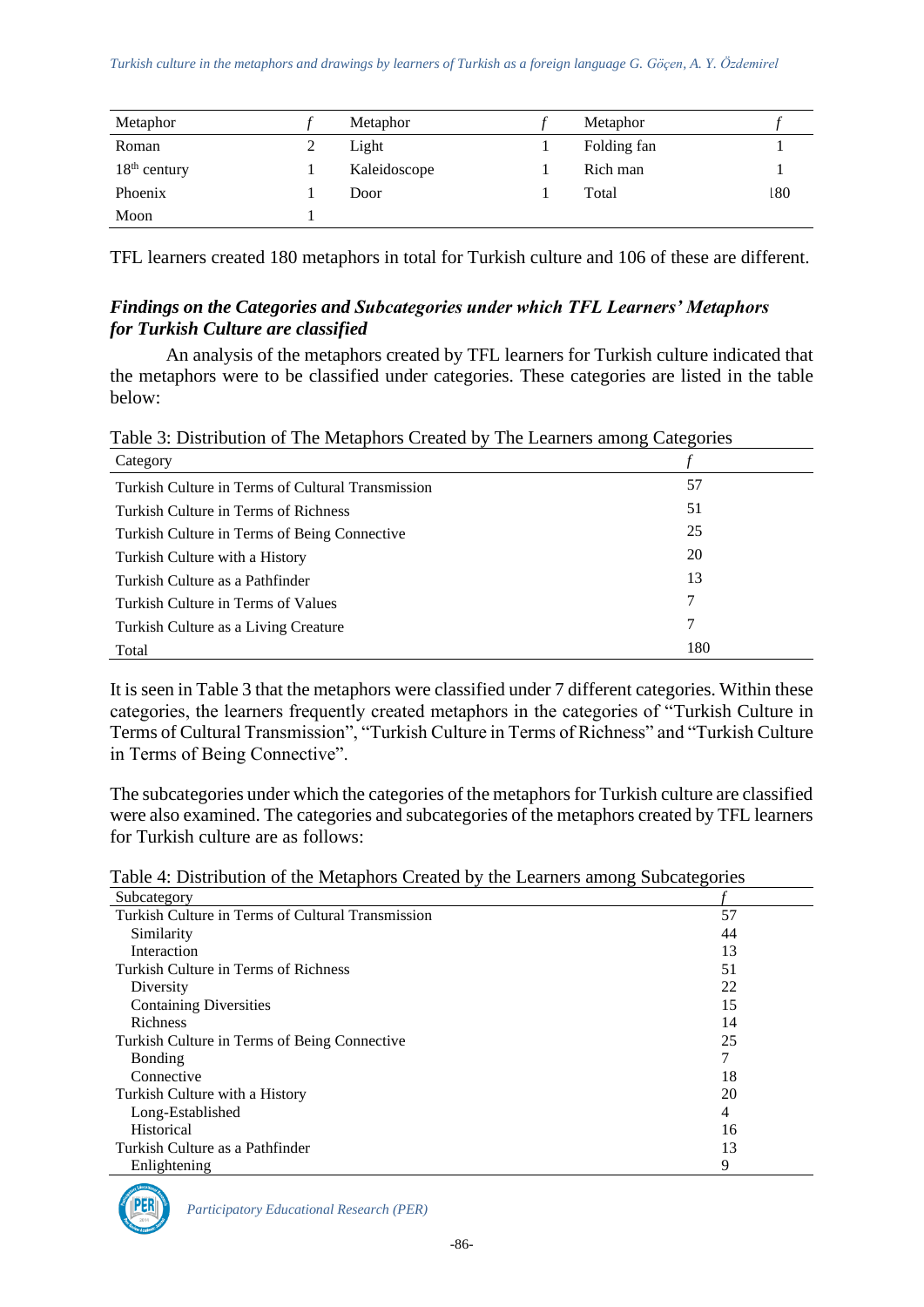| Informative                          |     |
|--------------------------------------|-----|
| Turkish Culture in Terms of Values   |     |
| Hospitality                          |     |
| <b>Helpfulness</b>                   |     |
| Turkish Culture as a Living Creature |     |
| Eternity                             |     |
| Continuity                           |     |
| Total                                | 180 |

Table 4 shows that the metaphors created by TFL learners are classified under 15 subcategories. The learners created metaphors more frequently in the subcategories of "Similarity", "Diversity", "Connective" and "Richness" compared to the other subcategories.

The categories and subcategories under which TFL learners created metaphors can also be examined. Distribution of the metaphors created on Turkish culture among categories and subcategories are indicated along with their justifications.

The metaphors created under the category of *Turkish Culture in Terms of Cultural Transmission* and their justifications are indicated in the table below:

| Metaphor           | Justification                                                                                                                                                 | Student                                      | f  |
|--------------------|---------------------------------------------------------------------------------------------------------------------------------------------------------------|----------------------------------------------|----|
| <b>Similarity</b>  |                                                                                                                                                               |                                              | 44 |
| Family             | They are like our people.<br>We are all Muslims.<br>There are many habits in common.                                                                          | S128<br>S <sub>169</sub><br>S <sub>147</sub> | 15 |
| Sibling            | Our cultures are so close.<br>Festivals are similar.<br>They are both Islamic countries.<br>Similar cultures.                                                 | S134<br>S102<br>S110<br>S <sub>121</sub>     | 10 |
| Mirror             | It resembles my country.<br>Cultures are very similar.<br>For instance, there is Karagoz in Turkey; similarly, we<br>have Wayang in Indonesia.                | S <sub>130</sub><br>S131<br>S <sub>164</sub> | 15 |
|                    | Dishes and clothes are the same, and also dances,<br>festivals and other things are also the same.<br>Believes and traditions are so close.                   | S56<br>S <sub>143</sub>                      |    |
| Relative           | Their lifestyle is similar to that of Syrians.<br>Art works such as Mosques and the streets are like<br>those in Egypt. Along with dishes, traditions         | S95<br>S92                                   | 4  |
| <b>Interaction</b> |                                                                                                                                                               |                                              | 13 |
| Shopping           | We borrowed dances and dishes from them.<br>We are borrowing things from their culture.<br>They live together for a long time, they learn from each<br>other. | S156<br>S <sub>157</sub><br>S158             | 10 |
|                    | They share dishes, drinks, some traditional clothes and<br>traditional relationships with each other.                                                         | S <sub>29</sub>                              |    |
| <b>Dishes</b>      | We borrowed many things from Turks; dishes,<br>coffee<br>Other cultures borrow things from one another.                                                       | S93<br>S66                                   | 3  |
| <b>Grand Total</b> |                                                                                                                                                               |                                              | 57 |

Table 5: The Metaphors and Justifications under the Category of Turkish Culture in Terms of Cultural Transmission

These findings indicated that some metaphors were created frequently by TFL learners under the category of "Turkish Culture in Terms of Cultural Transmission" and these are "family,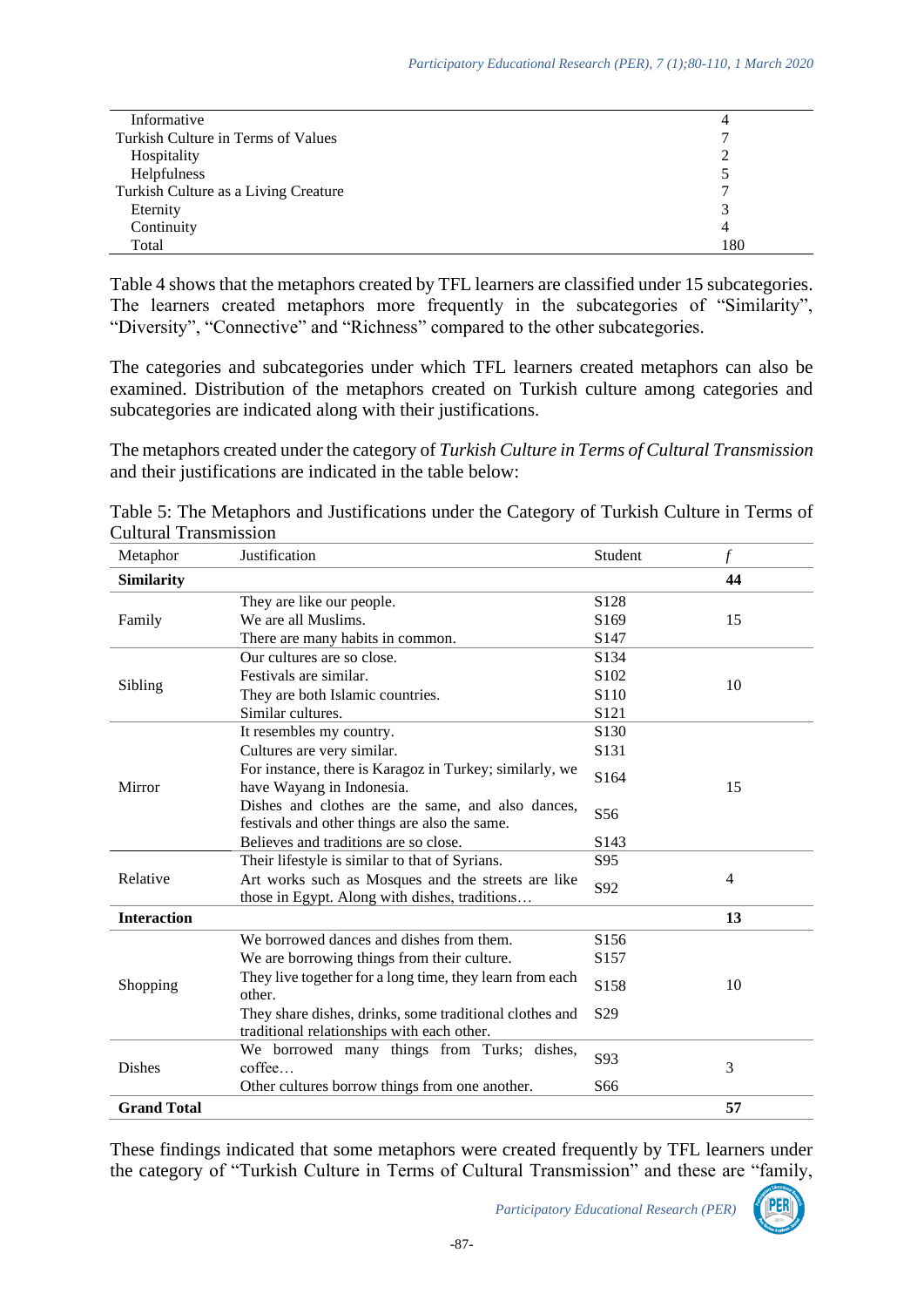mirror, sibling, shopping". The metaphors created under this category suggest that Turkish culture is similar to other cultures and there is an interaction between Turkish culture and others.

The metaphors and their justifications that fell under the category of *Turkish Culture in Terms of Richness* are indicated in the table below:

|          |  | Table 6: Metaphors and Justifications under the Category of Turkish Culture in Terms of |  |  |  |  |  |
|----------|--|-----------------------------------------------------------------------------------------|--|--|--|--|--|
| Richness |  |                                                                                         |  |  |  |  |  |

| Metaphor                      | Justification                                                                                        | Student                | f              |
|-------------------------------|------------------------------------------------------------------------------------------------------|------------------------|----------------|
| <b>Diversity</b>              |                                                                                                      |                        | 22             |
| Baklava                       | It has a great variety of flavours.                                                                  | S39                    | 1              |
| Vegetable Garden              | It consists of various cultures.                                                                     | S <sub>136</sub>       | 1              |
| A multicolour painting        | There are various cultures in Turkey.                                                                | S75                    | 1              |
| Sea                           | There are various people in it like the fish in the sea.<br>There are people from all nations in it. | S88<br>S125            | 2              |
| Eastern cuisine               | It is a country full of diversities.                                                                 | S16                    | 1              |
| World                         | There are many nations.                                                                              | S <sub>172</sub>       | 1              |
| Paper marbling                | There are many patterns in it.                                                                       | S <sub>49</sub>        | 1              |
| Moroccan carpet               | It is full of colourful, magnificent and various patterns.                                           | S44                    | 1              |
| Rainbow                       | It has various colours.<br>There is a colourful and diverse civilization.                            | S43<br>S148            | 2              |
| An excellent picture          | Turkish culture is so diverse.                                                                       | S <sub>103</sub>       | 1              |
| Coffee                        | There are many types of it.                                                                          | S <sub>146</sub>       | 1              |
| Kaleidoscope                  | There are various landscapes.                                                                        | S37                    | 1              |
| Rug                           | The cultures here are so diverse.                                                                    | S <sub>137</sub>       | 1              |
| <b>Book</b>                   | It is a culture with various nations.                                                                | S <sub>19</sub>        | 1              |
| Mathematics                   | There are cultures in Turkey like various formula in Mathematics.                                    | S <sub>124</sub>       | 1              |
| Mosaic                        | It has various patterns.                                                                             | S <sub>144</sub>       | 1              |
| Forest                        | It has various types.                                                                                | S <sub>123</sub>       | 1              |
| Colour                        | There are various cultures in every city.                                                            | S89                    | 1              |
| Roman                         | It has various topics.                                                                               | S52                    | 1              |
| <b>Dishes</b>                 | It contains various cultures in all arts and areas.                                                  | S159                   | 1              |
| <b>Containing Diversities</b> |                                                                                                      |                        | 15             |
| Garden                        | It has many different types.<br>Culture is very different from east to west and from north to south. | $\overline{S2}$<br>S41 | $\mathfrak{2}$ |
| Cloud                         | It has many different shapes.                                                                        | S62                    | 1              |
| Flower                        | because it has many different cultures.                                                              | S79                    | 1              |
| Soup                          | There are many different influences in the culture.                                                  | S <sub>26</sub>        | 1              |
| Roses with different smell    | There are different cultures everywhere.                                                             | S129                   | 1              |
| Rainbow                       | There are many different cultures.<br>It contains different colours.                                 | S59<br>S90             | 2              |
| Rose                          | You can find different customs.                                                                      | S86                    | 1              |
| Mosaic                        | Various ethnic groups live together.                                                                 | S133                   | 1              |
| School                        | There is a different culture in every class.                                                         | S83                    | 1              |
| Ottoman                       | There are many different cultures in Turkey.                                                         | S163                   | 1              |
| Chest                         | You can find different things when you open it.                                                      | S63                    | 1              |
| Joke                          | There are different traditions; for example, men drink salty tea<br>when wiving.                     | S84                    | 1              |
| Folding fan                   | I can see different customs.                                                                         | S <sub>141</sub>       | $\mathbf{1}$   |

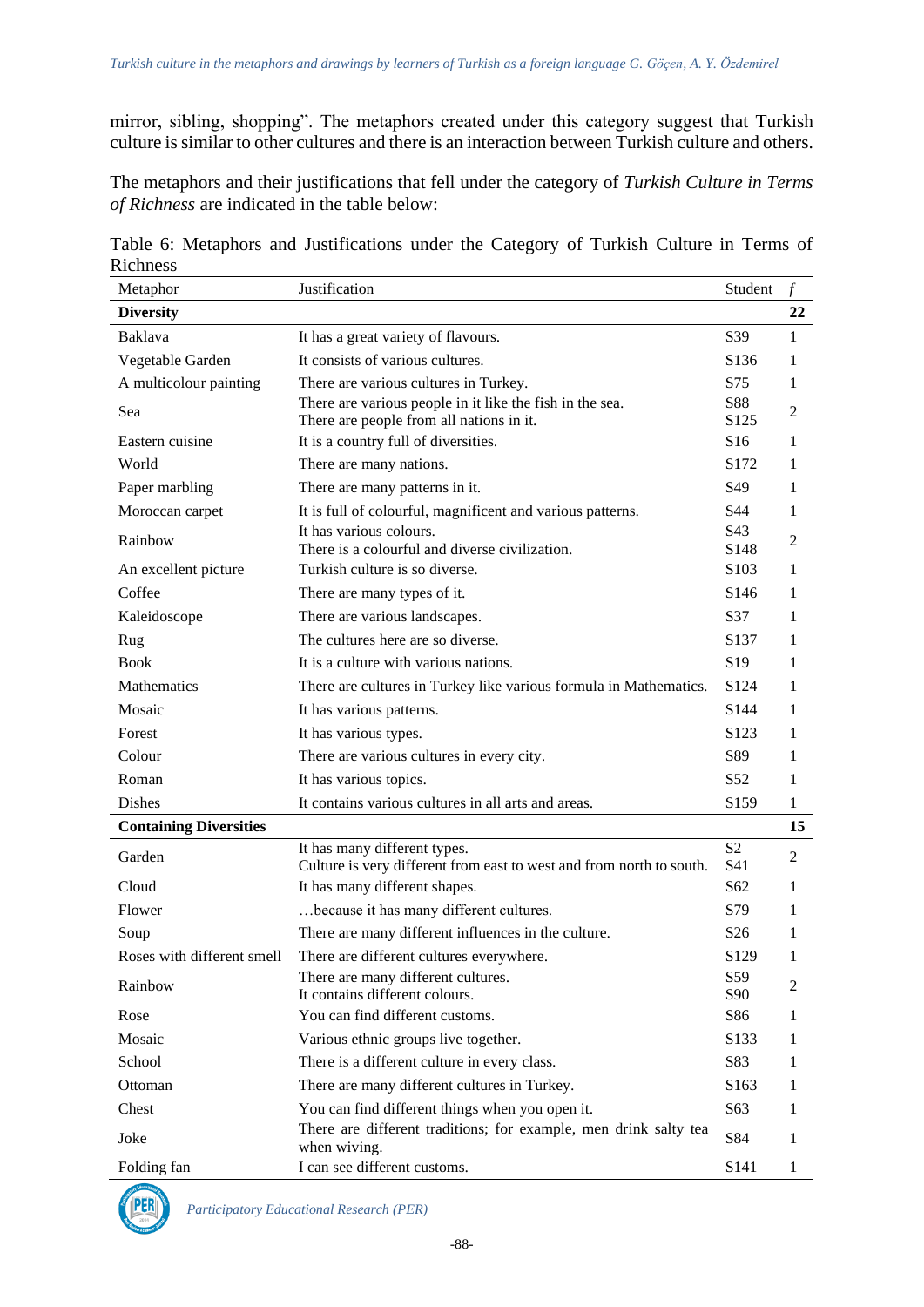| <b>Richness</b>    |                                                                     |                                     | 14 |
|--------------------|---------------------------------------------------------------------|-------------------------------------|----|
| Market             | Turkey contains all the cultures.                                   | S <sub>50</sub>                     | 1  |
| Gold               | There are many civilizations here.<br>Turkey is rich in culture.    | S <sub>58</sub><br>S <sub>153</sub> | 3  |
|                    | Turkish culture is very rich.                                       | S <sub>101</sub>                    |    |
| Bazaar             | There is everything in Turkish culture. It is a very rich culture.  | S71                                 | 1  |
| Mountain           | There are numerous cultures in Turkey.                              | S <sub>132</sub>                    |    |
| Diamond            | It is very rich and valuable.                                       | S <sub>55</sub>                     |    |
| Treasure           | There are many things in Turkish culture.                           | S <sub>126</sub>                    |    |
| <b>Book</b>        | There are many things in Turkish culture like a book.               | S8                                  |    |
| Library            | There are many cultures in Turkey.                                  | S78                                 |    |
| Ocean              | Turkish culture is so vast.                                         | S6                                  |    |
| Padishah           | It has everything. It is very rich.                                 | S <sub>54</sub>                     |    |
| Money              | It is richer than other cultures.                                   | S <sub>67</sub>                     |    |
| Roman              | You have a rich culture and one cannot know it without living here. | S7                                  | 1  |
| <b>Grand Total</b> |                                                                     |                                     | 51 |

According to Table 6, some metaphors —produced by TFL learners— were encountered frequently in the category of "Turkish Culture in Terms of Richness" and these are "gold, sea, rainbow, and garden". The metaphors found under this category indicate that Turkish culture is very rich in terms of diversities and differences.

The metaphors and their justifications classified under the category of *Turkish Culture in Terms of Being Connective* are presented in the table below:

| Metaphor          | Justification                                                                                                          | Student                            | f  |
|-------------------|------------------------------------------------------------------------------------------------------------------------|------------------------------------|----|
| <b>Bonding</b>    |                                                                                                                        |                                    | 7  |
| Mirror            | We get to know our culture as we get to know Turkish culture.<br>I get to know my own culture through Turkish culture. | S <sub>11</sub><br>S <sub>13</sub> | 2  |
| Rope              | It is associated with other civilizations.                                                                             | S <sub>152</sub>                   | 1  |
| Islamic period    | We establish relationship with the whole Islamic world thanks to Turkish<br>culture.                                   | S <sub>149</sub>                   | 1  |
| River             | It bonds its culture with different lifestyles.                                                                        | S <sub>150</sub>                   | 1  |
| Ottoman           | It has bonds with my ancestors.                                                                                        | S <sub>171</sub>                   | 1  |
| Theatre           | It is related to different art branches.                                                                               | S174                               | 1  |
| <b>Connective</b> |                                                                                                                        |                                    | 18 |
|                   | It embodies both Europe and Asia.                                                                                      | S <sub>17</sub>                    |    |
|                   | They always gather and do everything together.                                                                         | S <sub>60</sub>                    |    |
| Family            | It gathers everyone.                                                                                                   | S74                                | 5  |
|                   | It gathers various people.                                                                                             | S <sub>68</sub>                    |    |
|                   | It puts two cultures together.                                                                                         | S <sub>166</sub>                   |    |
| Mosque            | People gather in mosques.                                                                                              | S <sub>42</sub>                    | 1  |
|                   | People come together while drinking tea.                                                                               | S <sub>14</sub>                    |    |
|                   | There are people everywhere drinking tea all night long.                                                               | S40                                |    |
| Tea               | They drink tea in groups all the time.                                                                                 | S70                                | 6  |
|                   | People call each other for drinking tea.                                                                               | S <sub>173</sub>                   |    |
|                   | Everyone is together while drinking tea.                                                                               | S <sub>167</sub>                   |    |
|                   | Everyone drinks something together everywhere.                                                                         | S <sub>118</sub>                   |    |
| Sea               | Many cultures come together in Turkey.                                                                                 | S <sub>69</sub>                    | 1  |

Table 7: The Metaphors and Their Justifications under the Category of Turkish Culture in Terms of Being Connective

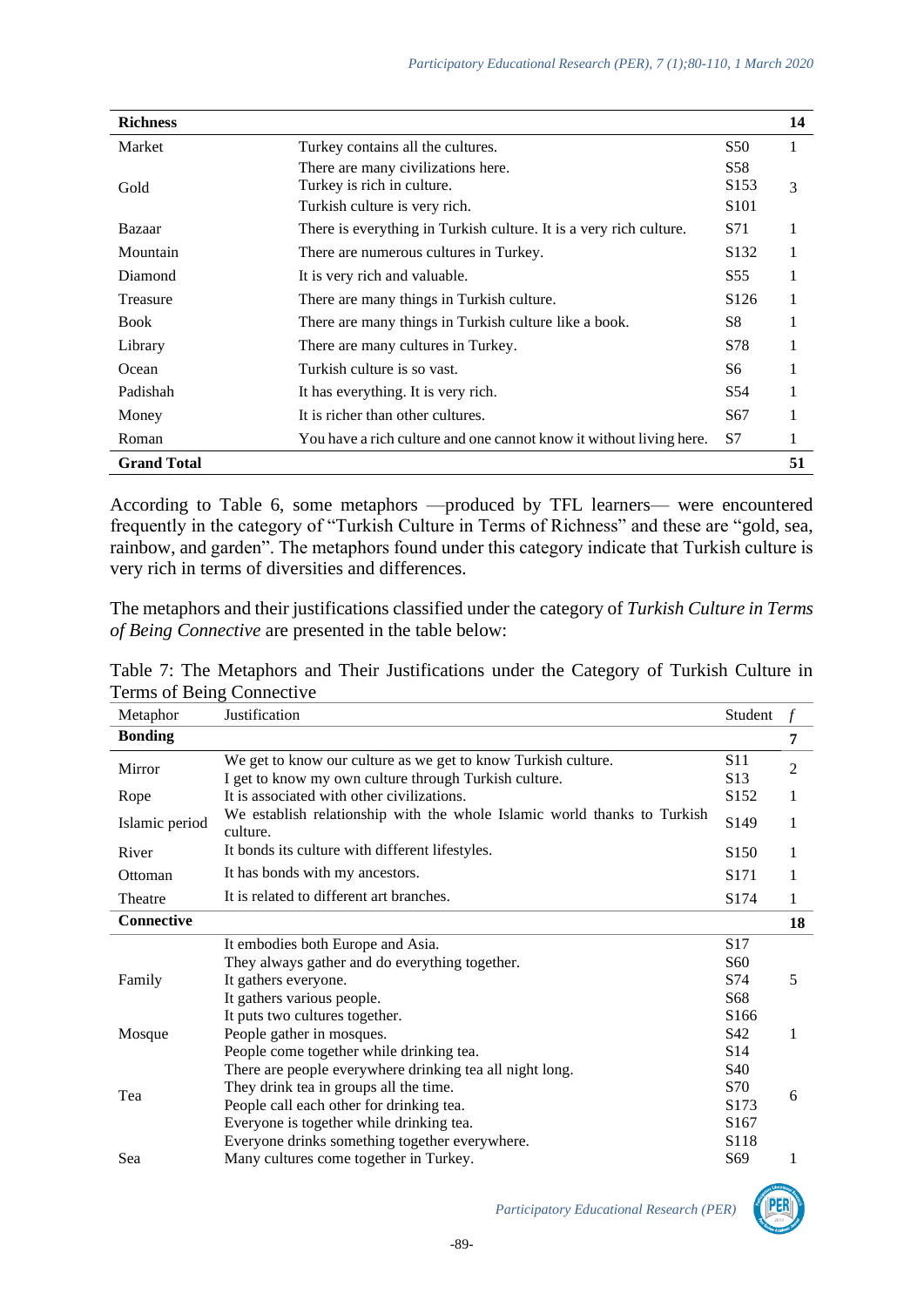| <b>Grand Total</b> |                                                   |                 | 25 |
|--------------------|---------------------------------------------------|-----------------|----|
| <b>Dishes</b>      | It gathers everyone around the same dinner table. | S <sub>20</sub> |    |
| <b>Bridge</b>      | It connects civilizations.                        | S73             |    |
| Door               | Those who enter through the door become a whole.  | S <sub>30</sub> |    |
| Rope               | It connects Asia and Europe.                      | S77             |    |
| East/West          | It gathers the whole world.                       | S <sub>33</sub> |    |

Table 7 indicates that some metaphors were encountered frequently in the category of "Turkish Culture in Terms of Being Connective". These are "tea, family, and mirror". The metaphors that fell under this category were found to indicate that Turkish culture unites different civilizations and people live in unity and harmony. The metaphors and their justifications under the category of *Turkish Culture with a History* are indicated in the table below:

Table 8: The Metaphors and Their Justifications under the Category of Turkish Culture with a History

| Metaphor                     | Justification                                                                                                                | Student                         | f  |
|------------------------------|------------------------------------------------------------------------------------------------------------------------------|---------------------------------|----|
| <b>Long-Established</b>      |                                                                                                                              |                                 | 4  |
| Tree                         | Its roots go back to ancient civilizations.                                                                                  | S <sub>1</sub>                  | 1  |
| The oldest book in the world | It has a very long history.                                                                                                  | S98                             |    |
| Antique                      | Everything is long-established.                                                                                              | S <sub>155</sub>                | 1  |
| Old man                      | They are as old as them.                                                                                                     | S47                             | 1  |
| <b>Historical</b>            |                                                                                                                              |                                 | 16 |
| $18th$ century               | There are many historical mosques.                                                                                           | S <sub>154</sub>                | 1  |
| Phoenix                      | It has an historical aspect.                                                                                                 | S35                             | 1  |
| Riddle                       | Sometimes, you may not understand it if you don't<br>know its history.                                                       | S <sub>46</sub>                 | 1  |
| Antique                      | It has historical properties.                                                                                                | S <sub>138</sub>                | 1  |
| <b>Book</b>                  | You may see many historical events.                                                                                          | S <sub>45</sub>                 | 1  |
| Library                      | It has a very long history.                                                                                                  | S31                             | 1  |
| Civilization                 | A long-established history comes out when it comes to<br>Turkish culture. Byzantine and Ottoman works are<br>great examples. | S81                             | 1  |
| Museum                       | Their history is very old.<br>It smells history.                                                                             | S <sub>38</sub><br>S87          | 2  |
| Ocean                        | It came out of the history and ancient empires.                                                                              | S <sub>24</sub>                 | 1  |
| Ottoman                      | Their history is very old.<br>There are many historical works from Ottoman period.<br>It has an important history.           | S51<br>S <sub>108</sub><br>S160 | 3  |
| A history book               | It has a historical base.                                                                                                    | S <sub>25</sub>                 | 1  |
| <b>Historical</b> work       | Everything in Turkish culture, down to the last detail,<br>has a historical reason.                                          | S <sub>10</sub>                 | 1  |
| Rich man                     | There are too many historical facts.                                                                                         | S <sub>161</sub>                | 1  |
| <b>Grand Total</b>           |                                                                                                                              |                                 | 20 |

According to Table 8, some metaphors under the category of "Turkish Culture with a History" have been mentioned more and these are "Ottoman and museum". The metaphors in this category indicate that Turkish culture has a long-established history. The metaphors and their justifications under the category of *Turkish Culture as a Pathfinder* can be seen in the table below:

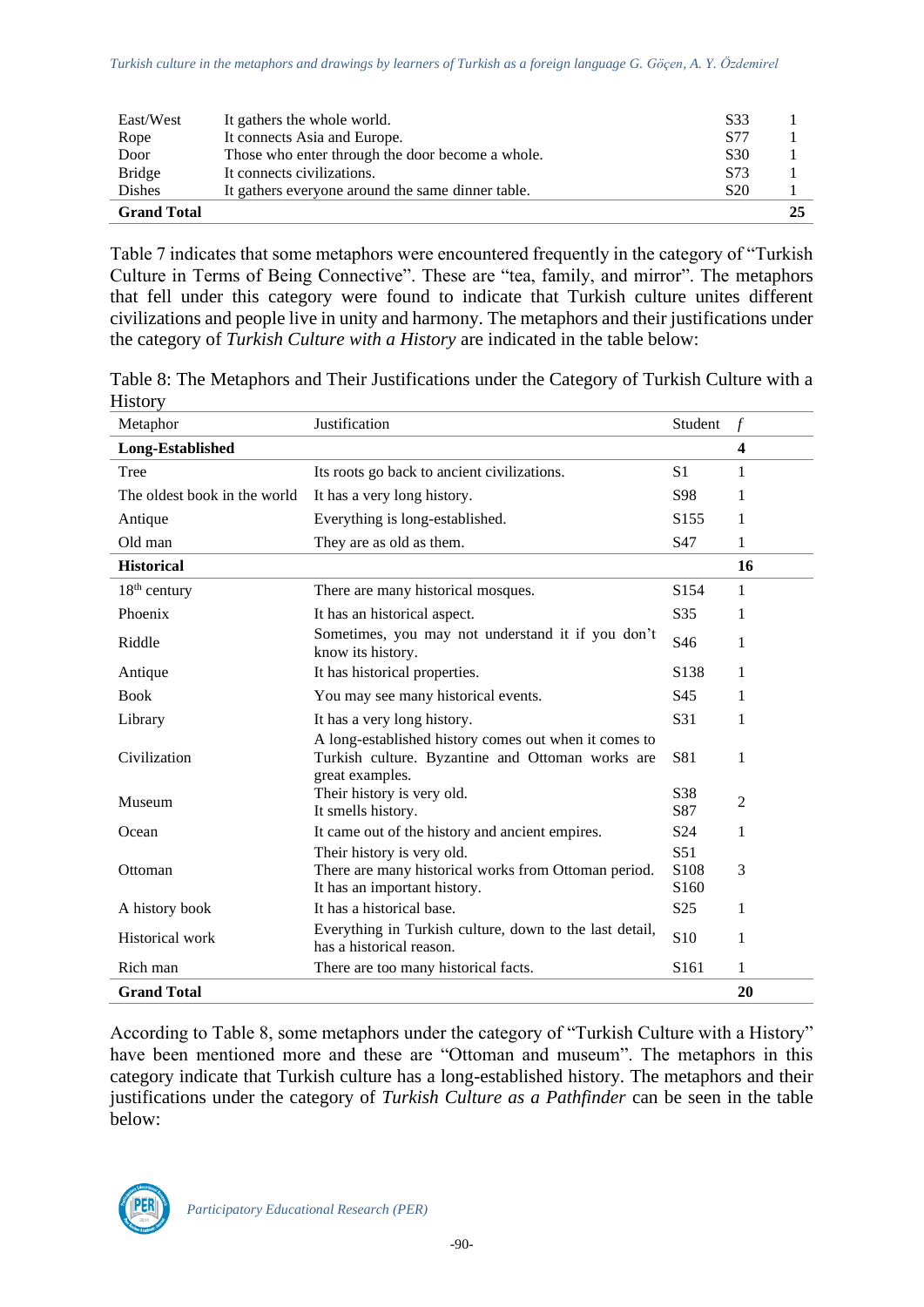| Metaphor            | Justification                                                                              | Student          | f                |
|---------------------|--------------------------------------------------------------------------------------------|------------------|------------------|
| <b>Enlightening</b> |                                                                                            |                  | 9                |
| Gold                | It always shines and gets brighter.                                                        | S <sub>22</sub>  | 1                |
| Moon                | It enlightens us like moonshine.                                                           | S <sub>21</sub>  | 1                |
|                     | It is one of the great cultures of the Islamic world, it sheds light on<br>other cultures. | S <sub>15</sub>  |                  |
| Sun                 | It is very good and sheds light on many cultures.<br>They enlighten the guests.            | S72<br>S99       | 3                |
| Light               | It enlightens the learners of the culture.                                                 | S <sub>168</sub> | 1                |
| Islamic period      | It enlightens all the world.                                                               | S <sub>61</sub>  |                  |
| Lamp                | I get enlightened as I get to know.                                                        | S <sub>114</sub> | 1                |
| Music               | It enlightens my soul.                                                                     | S <sub>165</sub> | 1                |
| <b>Informative</b>  |                                                                                            |                  | $\boldsymbol{4}$ |
| Computer            | I can find answers for the questions I have.                                               | S <sub>115</sub> | 1                |
| Book                | It teaches us something new.<br>We learn the history by learning the culture.              | S48<br>S82       | 2                |
| Dictionary          | We learn new traditions through Turkish culture.                                           | S <sub>116</sub> | 1                |
| <b>Grand Total</b>  |                                                                                            |                  | 13               |

Table 9: The Metaphors and Their Justifications under The Category of Turkish Culture as a Pathfinder

As Table 9 indicates, there are metaphors that were frequently created by TFL learners under the category of "Turkish Culture as a Pathfinder" and these are "sun and book". The metaphors created under this category reflect the enlightening and informative aspects of Turkish culture for humanity.

The metaphors and their justifications under the category of Turkish *Culture in Terms of Values* are indicated in the table below:

|                 |  |  | Table 10: The Metaphors and Their Justifications under The Category of Turkish Culture in |  |  |  |  |
|-----------------|--|--|-------------------------------------------------------------------------------------------|--|--|--|--|
| Terms of Values |  |  |                                                                                           |  |  |  |  |

| Metaphor              | Justification                                             | <b>Student</b>   |   |
|-----------------------|-----------------------------------------------------------|------------------|---|
| <b>Hospitality</b>    |                                                           |                  | 2 |
| Coffee                | They are hospitable and offer coffee.                     | S <sub>64</sub>  |   |
| Simit                 | Hospitable people always offer something.                 | S3               |   |
| <b>Helpfulness</b>    |                                                           |                  | 5 |
|                       | The people in Turkey are hospitable like Arabs.           | <b>S80</b>       | 2 |
| Friend                | Everyone I have met since I came here is very hospitable. | S <sub>162</sub> |   |
| World cultural centre | They treat strangers hospitably.                          | S5               |   |
| <b>Bread</b>          | They help the poor.                                       | S <sub>107</sub> |   |
| The Red Crescent      | Helpfulness is what comes to mind first.                  | S4               |   |
| <b>Grand Total</b>    |                                                           |                  | 7 |

Table 10 reveals that the metaphor "friend" that fell under the category of "Turkish Culture in Terms of Values" was encountered more frequently than that others. The metaphors classified under this category reflect important values of Turkish culture such as hospitability and helpfulness.

The metaphors and their justifications under the category of *Turkish Culture as a Living* 

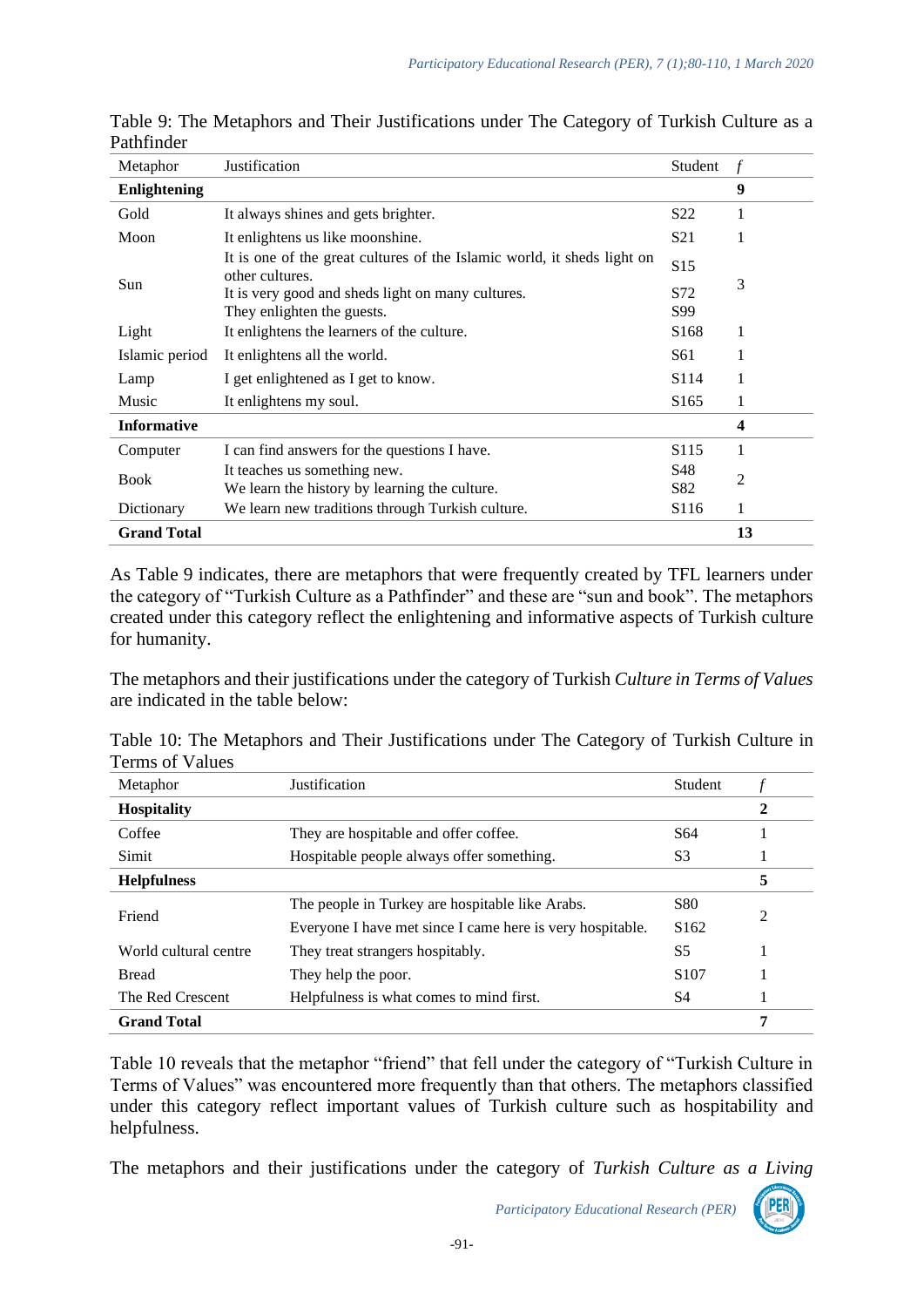#### *Creature* are listed in the table below:

| Metaphor           | Justification                                                           | Student          |   |
|--------------------|-------------------------------------------------------------------------|------------------|---|
| <b>Eternity</b>    |                                                                         |                  | 3 |
| Water              | A never-ending culture.                                                 | S <sub>34</sub>  |   |
| Sand               | It is numerous.                                                         | S <sub>100</sub> |   |
| Spring             | Assets of Turkish culture is never-ending.                              | S <sub>28</sub>  |   |
| Continuity         |                                                                         |                  | 4 |
| Tree               | It lives continuously like trees.                                       | S <sub>179</sub> |   |
| Legend             | It is a lasting culture over the years.                                 | S85              |   |
| Sand               | Its assets are countless.                                               | S <sub>180</sub> |   |
| Seed               | It continues its existence since the ancient times and it still exists. | S <sub>178</sub> |   |
| <b>Grand Total</b> |                                                                         |                  | 7 |

Table 11: The Metaphors and Their Justifications under The Category of Turkish Culture as a Living Creature

Table 11 shows that there are metaphors such as "water, sand, and spring" which reflect the eternity of Turkish culture and "tree, legend, sand, and seed" which indicate the continuity of Turkish culture among those that were frequently created by the learners of TFL under the category of "Turkish Culture as a Living Creature".

## *Findings on the Images TFL Learners Use to Depict their Perceptions towards Turkish Culture in their Drawings*

In this section, the images that are used by TFL learners to depict their perceptions towards Turkish culture in their drawings are going to be analysed. The images found in learners' drawings are listed in the table below:

| $\frac{1}{2}$             |                | $\frac{1}{2}$ . $\frac{1}{2}$ . $\frac{1}{2}$ . $\frac{1}{2}$ . $\frac{1}{2}$ . $\frac{1}{2}$ . $\frac{1}{2}$ |                |                        |  |
|---------------------------|----------------|---------------------------------------------------------------------------------------------------------------|----------------|------------------------|--|
| Image                     |                | Image                                                                                                         | f              | Image                  |  |
| Mosque                    | 47             | Kebab                                                                                                         | 2              | Karagoz                |  |
| Tea                       | 43             | Turkish bath                                                                                                  | 2              | Cat                    |  |
| Flag                      | 15             | <b>Breakfast</b>                                                                                              | 2              | Henna dress            |  |
| Whirling Dervish          | 12             | Head scarfed woman                                                                                            | 2              | Rug                    |  |
| <b>Turkish Coursebook</b> | 10             | Evil eye talisman                                                                                             | 2              | Neighbouring countries |  |
| Simit                     | 9              | <b>Note</b>                                                                                                   | 2              | Baked potato           |  |
| <b>Bosphorus Bridge</b>   | 8              | Conversation                                                                                                  | 2              | Lahmacun               |  |
| Turkish coffee            | 8              | Prayer beads                                                                                                  | $\overline{c}$ | Seagull                |  |
| Sea                       | 7              | Open door                                                                                                     | 1              | Mevlana (Rumi)         |  |
| The star and crescent     | 6              | Horse                                                                                                         | 1              | Orhan Pamuk            |  |
| Tulip                     | 6              | <b>Bosphorus</b>                                                                                              | 1              | <b>Ottoman Empire</b>  |  |
| Nature                    | 5              | <b>Battle of Gallipoli</b>                                                                                    | 1              | Park                   |  |
| Galata Tower              | 5              | Tile Art                                                                                                      |                | Pita                   |  |
| Halay                     | 5              | Soup                                                                                                          |                | <b>Clock Tower</b>     |  |
| Sun                       | $\overline{4}$ | Dance                                                                                                         |                | Cinema                 |  |
| <b>Turkish Delight</b>    | 4              | Döner (Gyro)                                                                                                  | 1              | Song                   |  |
| Tree                      | 3              | Wrap                                                                                                          | 1              | Saucepan               |  |

Table 12: The Images Found in Learners' Drawings

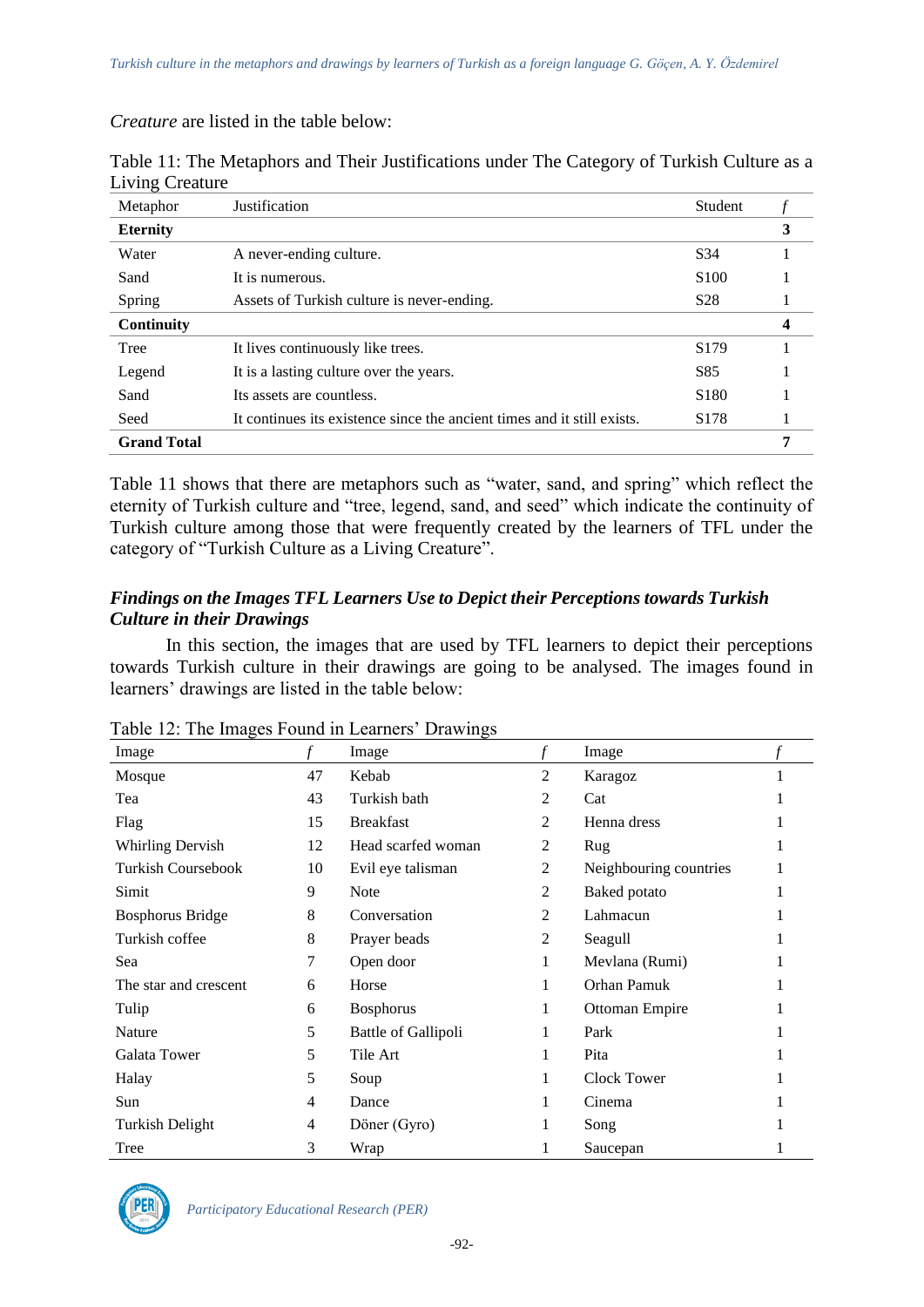| Image          |   | Image                           |   | Image                |     |
|----------------|---|---------------------------------|---|----------------------|-----|
| Ayran          | 4 | Paper Marbling                  |   | <b>TOMER</b>         |     |
| Baglama        | 3 | Fez                             | 1 | Traffic              |     |
| Flower         | 3 | Moustached person with a<br>fez |   | Salty coffee         |     |
| Wedding        | 3 | Flute                           |   | Turkish dances       |     |
| Maiden's Tower | 3 | <b>Bride</b>                    | 1 | <b>Vowel letters</b> |     |
| Music          | 3 | Rainbow                         | 1 | Van cat              |     |
| Cigarette      | 3 | Pigeon                          | 1 | <b>Star</b>          |     |
| Hagia Sophia   | 2 | Kadıkoy                         | 1 | Total                | 280 |
| Baklava        | 2 |                                 |   |                      |     |

280 images in total were encountered in TFL learners' drawings about Turkish culture. Among these images, 75 were found to be different. The number of total and different metaphors demonstrate that there is a large number of repetitions among images. This shows that learners think of similar images related to Turkish culture.

### *Findings on the Categories and Subcategories under which TFL Learners' Images on Turkish Culture are Classified*

The categories under which the images in the drawings of TFL learners are classified are listed in the table below:

| Table 13: Distribution of the Images in the Learners' Drawings among Categories Category f |                |
|--------------------------------------------------------------------------------------------|----------------|
| Religious Elements                                                                         | 63             |
| <b>Elements Related to Drinks</b>                                                          | 56             |
| <b>Natural Elements</b>                                                                    | 32             |
| Elements Related to Dishes                                                                 | 25             |
| <b>National Elements</b>                                                                   | 21             |
| <b>Architectural Elements</b>                                                              | 21             |
| <b>Artistic Elements</b>                                                                   | 16             |
| <b>Traditional Elements</b>                                                                | 15             |
| Elements Related to Language Teaching                                                      | 12             |
| Others                                                                                     | 8              |
| <b>Elements Related to Animals</b>                                                         | 5              |
| <b>Metaphorical Elements</b>                                                               | 2              |
| <b>Elements Related to Notable Personages</b>                                              | 2              |
| <b>Historical Elements</b>                                                                 | $\overline{2}$ |
| Total                                                                                      | 28             |
|                                                                                            | 0              |

The images of TFL learners about Turkish culture were classified under 14 categories. It was found out that there were more drawings under the categories of "Religious Elements, Elements Related to Drinks, Natural Elements".

The images that fell under the categories which were produced after the classification of the images in learners' drawings were examined. The ones under the category of *Religious Elements* are indicated in the table below:

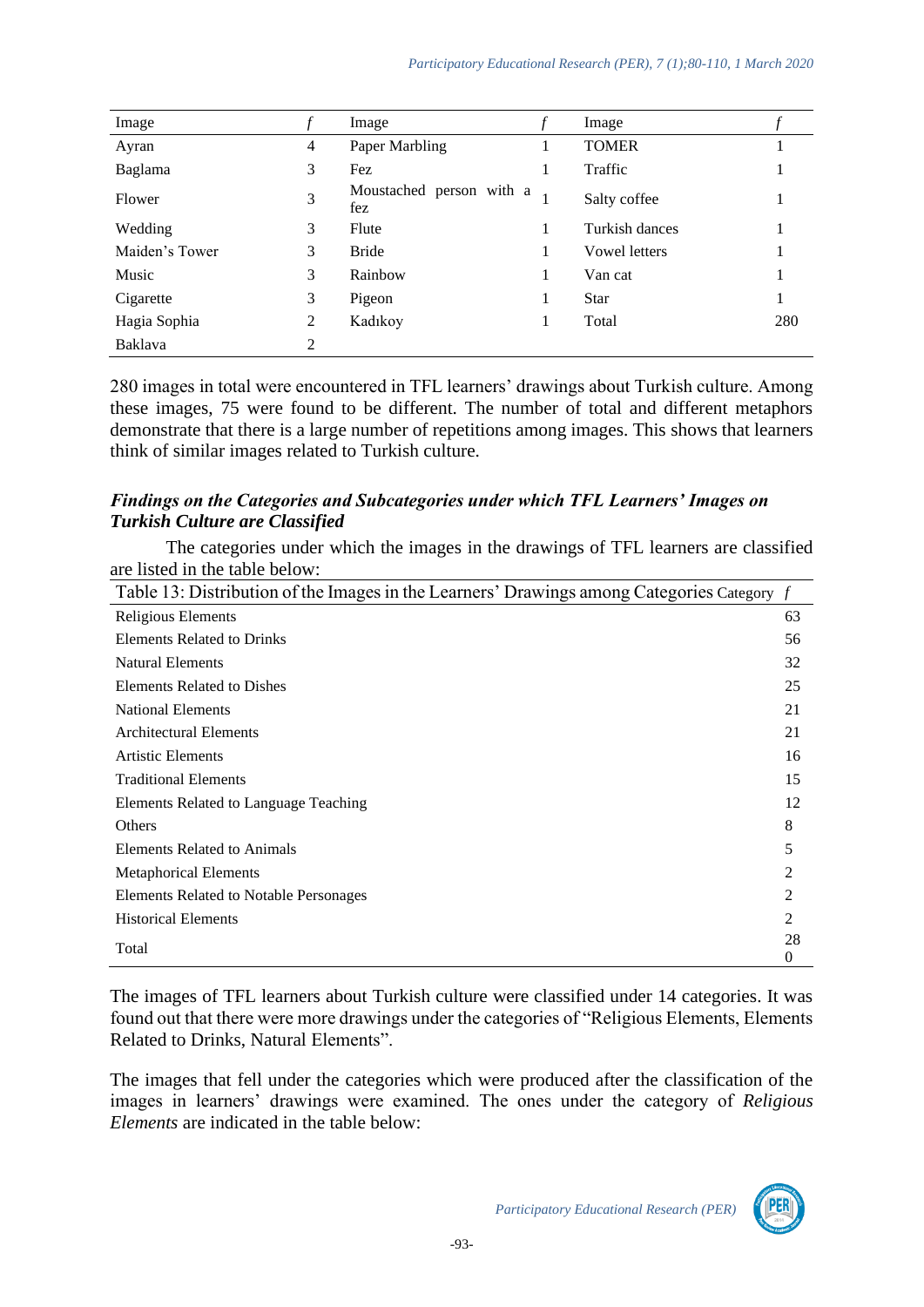| Tuble 1.1. The linguo and the early of Rengtons Elements |    |  |  |  |
|----------------------------------------------------------|----|--|--|--|
| Image                                                    |    |  |  |  |
| Mosque                                                   | 47 |  |  |  |
| <b>Whirling Dervish</b>                                  | 12 |  |  |  |
| Head scarfed woman                                       |    |  |  |  |
| Prayer beads                                             |    |  |  |  |
| Total                                                    | 63 |  |  |  |

Table 14. The Images under the Category of Religious Elements

A look into Table 14 shows that the learners frequently drew the images of "mosque" and "whirling dervish" under the category "Religious Elements". To that end it can be interpreted that Turkey is seen as a Muslim country and Mevlana (Rumi) is valued in the country.

The images under the category of *Elements Related to Drinks* are indicated in the table below:

Table 15. Images under the Category of Elements Related to Drinks

| Image          |    |
|----------------|----|
| Tea            | 43 |
| Turkish coffee | 8  |
| Ayran          |    |
| Salty coffee   |    |
| Total          | 56 |

According to Table 15, the learners frequently drew the images of "tea" and "Turkish coffee" under the category of "Elements Related to Drinks". It is understood that the learners noticed that Turks like tea and Turkish coffee.

A deeper look into the images in the category of *Natural Elements* generated the findings listed in the table below:

| Image     | $\boldsymbol{f}$ |
|-----------|------------------|
| Sea       | 7                |
| Tulip     | $\boldsymbol{6}$ |
| Nature    | 5                |
| Sun       | $\overline{4}$   |
| Tree      | $\mathfrak{Z}$   |
| Flower    | $\mathfrak{Z}$   |
| Bosphorus | 1                |
| Rainbow   | $\mathbf{1}$     |
| Park      | $\mathbf{1}$     |
| Star      | $\mathbf 1$      |
| Total     | 32               |

Table 16: The Images under the Category of Natural Elements

Table 16 shows that the images of "sea", "tulip" and "nature" fell under the category of "Natural Elements". Hence, it should be acceptable to interpret that learners' perceptions have been influenced by the facts that the land of Turkey is surrounded by water on its three sides and Istanbul hosts an annual tulip festival.

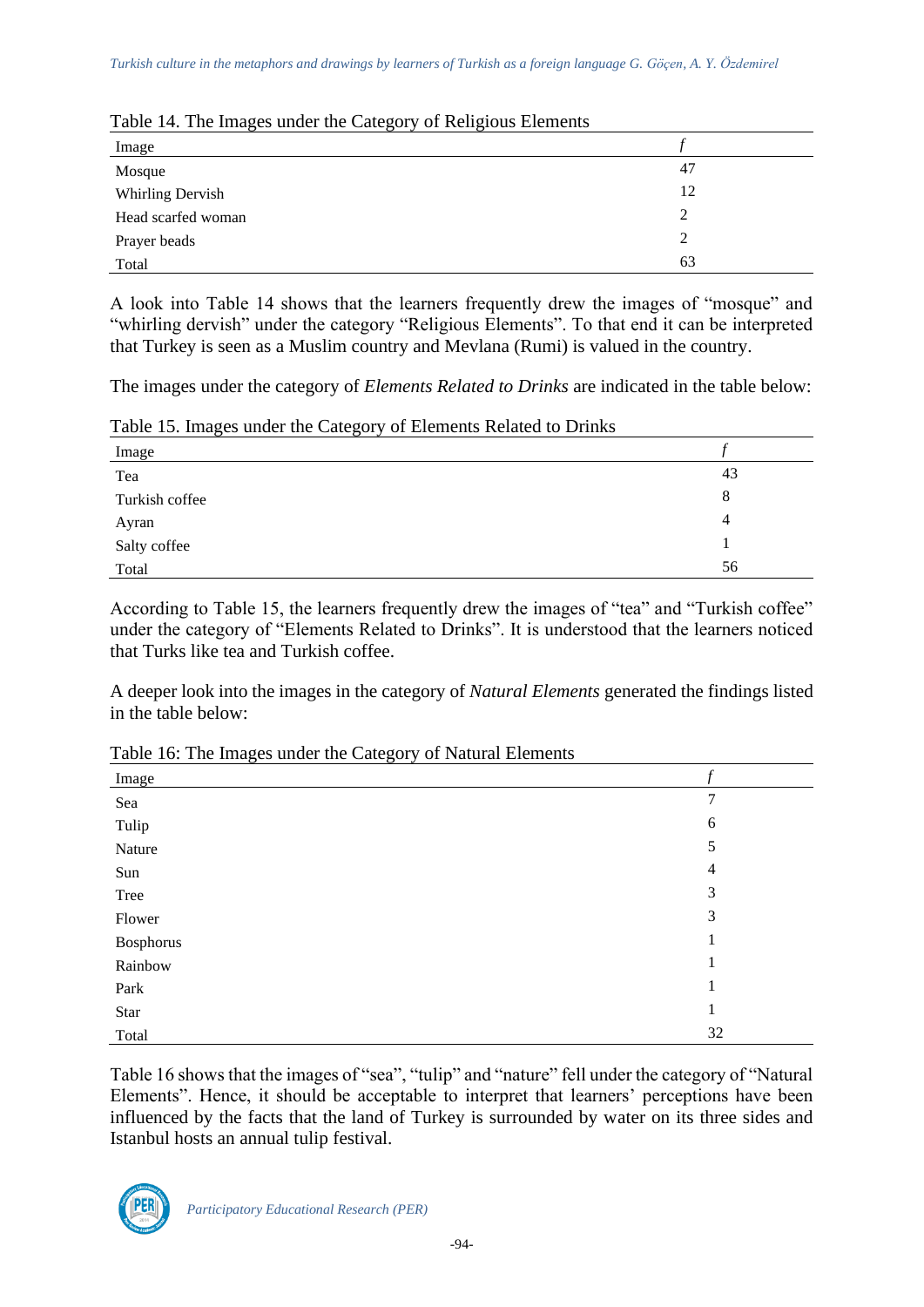When the images that fell under the category of *Elements Related to Dishes* were investigated, the following list was created:

| Image                  | $\mathcal{L}$  |
|------------------------|----------------|
| Simit                  | 9              |
| <b>Turkish Delight</b> | $\overline{4}$ |
| Baklava                | $\overline{2}$ |
| Kebab                  | $\overline{2}$ |
| <b>Breakfast</b>       | $\overline{2}$ |
| Soup                   | 1<br>1         |
| Döner (Gyro)           | 1              |
| Wrap                   | 1              |
| <b>Baked</b> potato    | 1              |
| Lahmacun               | 1<br>1         |
| Pita                   | 1<br>$\bf{r}$  |
| Total                  | 25             |

Table 17: The Images under the Category of Elements Related to Dishes

Table 17 shows that learners frequently drew the images of "simit", "Turkish delight", and "baklava" and these fell under the category of "Elements Related to Dishes". Thus it can be concluded that learners regarded "simit"-often sold on the streets-as a cultural element. In addition, Turkish delight and baklava are also identified with Turkish culture and this has probably attracted learners' attention. TFL learners' images classified under the category of *National Elements* are indicated in the table below:

Table 18: The Images under the Category of National Elements

| Image                 |     |
|-----------------------|-----|
| Flag                  | ⊥ J |
| The star and crescent |     |
| Total                 |     |

Table 18 reveals that the learners frequently drew an image of "flag" and this was classified under the category of "National Elements". The fact that people go out with flags in their hands on special days such as October 29 and July 15 might have formed this perception of learners. The images under the category of *Architectural Elements* are indicated in the table below:

| Table 19: The Images under the Category of Architectural Elements |
|-------------------------------------------------------------------|
|-------------------------------------------------------------------|

| Image                   |    |
|-------------------------|----|
| <b>Bosphorus Bridge</b> | 8  |
| Galata Tower            | 5  |
| Maiden's Tower          | 3  |
| Hagia Sophia            | 2  |
| Turkish bath            | 2  |
| Clock Tower             |    |
| Total                   | 21 |

According to Table 19, the learners frequently drew the images of "Bosphorus Bridge "and "Galata Tower" and these were classified under the category of "Architectural Elements".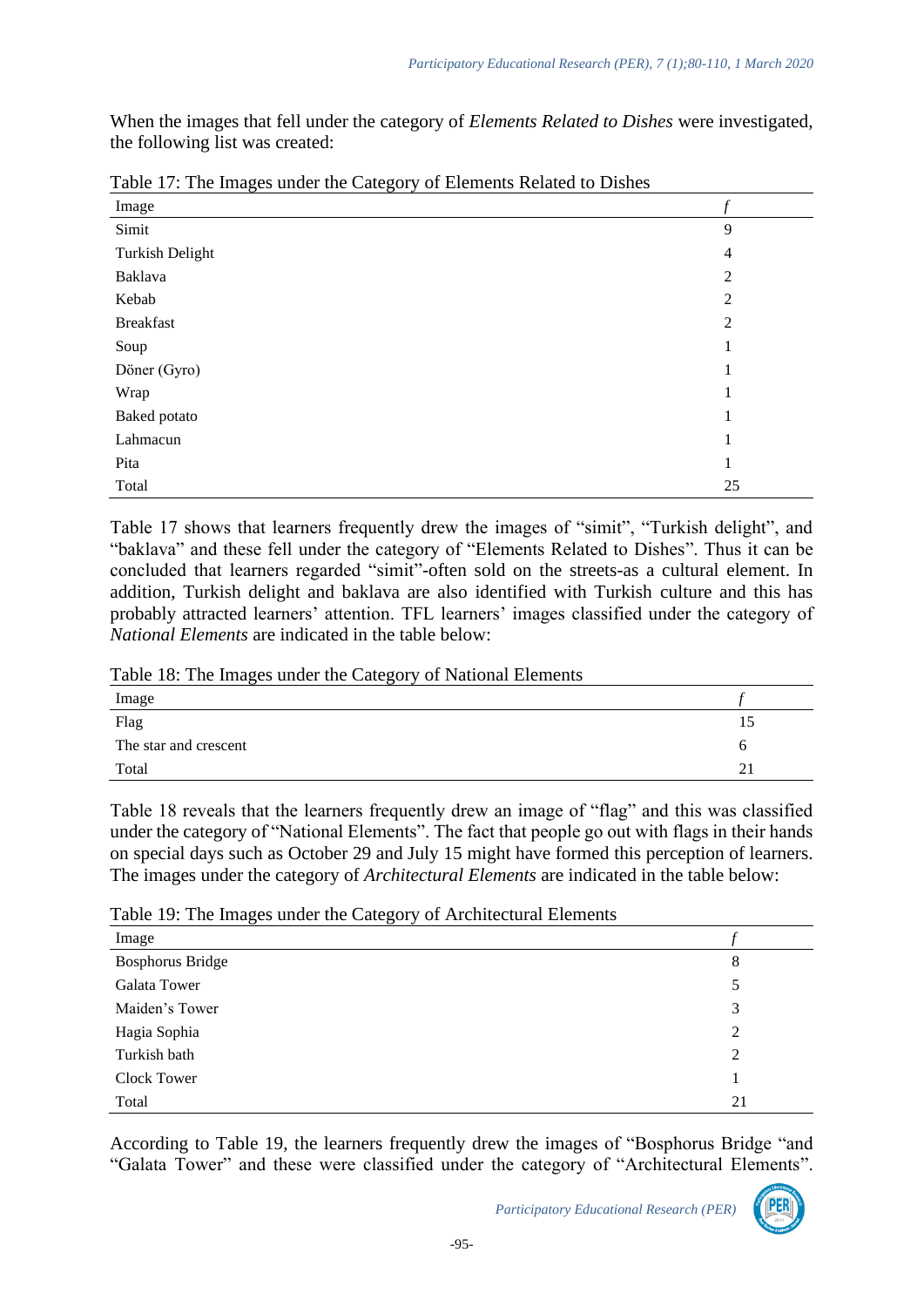These finding were probably generated because of the fact that the architectural works that learner mentioned are always identified with Turkey. The images found in learners' drawings and fell under the category of *Artistic Elements* are indicated in the table below:

| ۔ ت<br>$\sim$ $\sim$ $\sim$ $\sim$ $\sim$<br>$\sim$<br>$\sim$ $\sim$ $\sim$ $\sim$ |                |
|------------------------------------------------------------------------------------|----------------|
| Image                                                                              |                |
| Baglama                                                                            | 3              |
| Music                                                                              | 3              |
| Note                                                                               | $\mathfrak{2}$ |
| Tile Art                                                                           | 1              |
| Dance                                                                              | л.             |
| Paper Marbling                                                                     | 1              |
| Flute                                                                              | 1              |
| Rug                                                                                | 1              |
| Cinema                                                                             | 1              |
| Song                                                                               | 1              |
| Turkish dances                                                                     | 1              |
| Total                                                                              | 16             |

Table 20: The Images under the Category of Artistic Elements

According to Table 20, the learners frequently drew the image of "bağlama", and this was considered under the category of "Artistic Elements". The images under the category of *Traditional Elements* are indicated in the table below:

| Table 21: The Images under the Category of Traditional Elements |  |
|-----------------------------------------------------------------|--|
|                                                                 |  |
| Imana                                                           |  |

| Image                        |              |
|------------------------------|--------------|
| Halay                        | 5            |
| Wedding                      | 3            |
| Evil eye talisman            | 2            |
| Fez                          |              |
| Moustached person with a fez |              |
| Bride                        |              |
| Karagoz                      | 1            |
| Henna dress                  | $\mathbf{1}$ |
| Total                        | 15           |

Table 21 indicates that the learners frequently drew the images of "Halay" and "Wedding". The fact that such elements are shown in textbooks and learners watch soap operas may have a share in this perception of the learners. The images under the category of *Elements Related to Language Teaching* are indicated in the table below:

Table 22. The Images under the Category of Elements Related to Language Teaching

| Image                     |    |
|---------------------------|----|
| <b>Turkish Coursebook</b> | 10 |
| <b>TOMER</b>              |    |
| Vowel letters             |    |
| Total                     | 12 |

According to Table 22, the most frequently drawn image under this category is the image of a

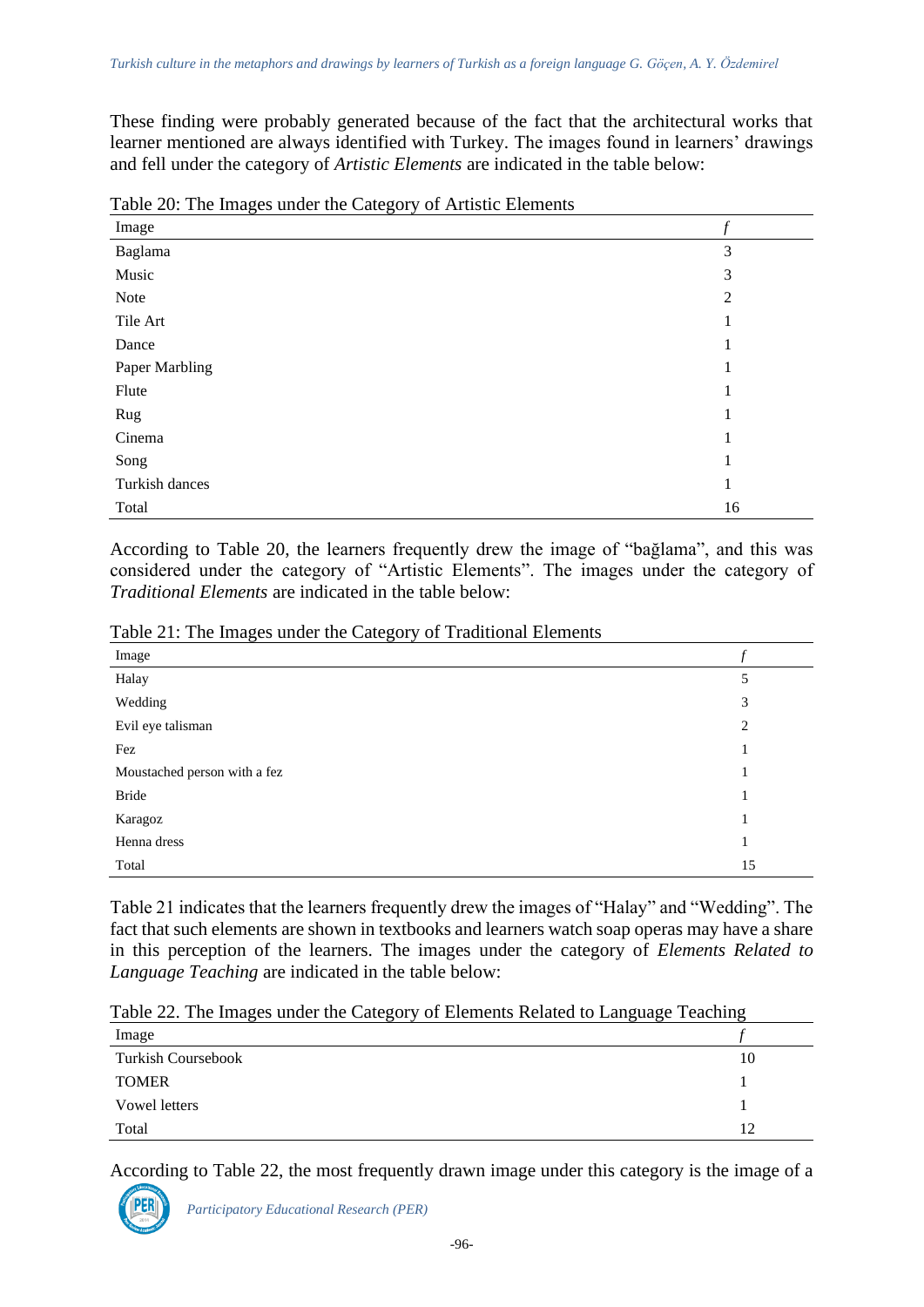"Turkish coursebook". The fact that they learn about Turkish culture through coursebooks as they learn Turkish might have shaped this perception. The images under the category of *Other Elements* are indicated in the table below:

Table 23: The Images under the Category of Other Elements

| Image                  |   |
|------------------------|---|
| Cigarette              | 3 |
| Conversation           | 2 |
| Kadıkoy                |   |
| Neighbouring countries |   |
| Traffic                |   |
| Total                  | 8 |

As seen in Table 23, learners frequently drew the image of "cigarette". Learners probably see many smokers around Turkey, and this may be the reason why they formed such a perception. The images under the category of *Elements Related to Animals* are indicated in the table below:

Table 24: The Images under the Category of Elements Related to Animals

| Image         |   |
|---------------|---|
| Horse         |   |
|               |   |
| Pigeon<br>Cat |   |
| Seagull       |   |
| Van cat       |   |
| Total         | 5 |

According to Table 24, the learners drew the images of animals such as "horse, pigeon, cat, seagull". The images under the category of *Metaphorical Elements* are indicated in the table below:

Table 25: The Images under the Category of Metaphorical Elements

| Image     |  |
|-----------|--|
| Open door |  |
| Saucepan  |  |
| Total     |  |

Table 25 shows that the learners drew the images of "open door" and "saucepan" under the category of "Metaphorical Elements". The learners who drew these images stated under their pictures that there are people from all nations in Turkish culture. The images under the category of *Elements Related to Notable Personages* are indicated in the table below:

Table 26: The Images under the Category of Elements Related to Notable Personages

| Image          |  |
|----------------|--|
| Mevlana (Rumi) |  |
| Orhan Pamuk    |  |
| Total          |  |

Table 26 shows that the learners drew the images of "Mevlana" and "Orhan Pamuk" under the

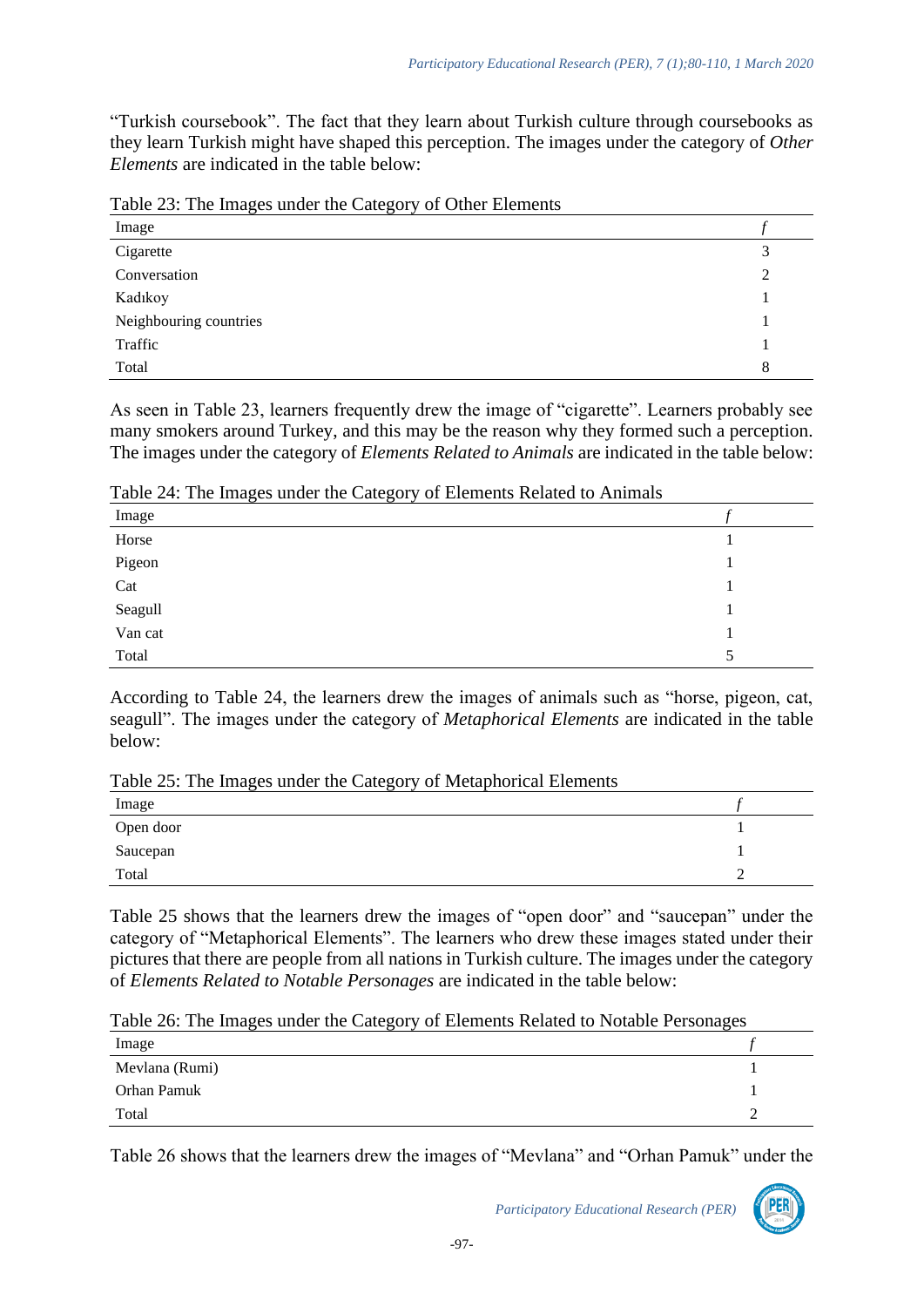category of "Elements Related to Notable Personages". It is possible that the learners came across the images of these people in Turkish coursebooks. The images under the category of *Historical Elements* are indicated in the table below:

| Table 27: The Images under the Category of Historical Elements |  |
|----------------------------------------------------------------|--|
| Image                                                          |  |
| Battle of Gallipoli                                            |  |
| Ottoman Empire                                                 |  |
| Total                                                          |  |

 $T_{\rm T}$   $T_{\rm T}$   $T_{\rm T}$   $T_{\rm T}$   $T_{\rm T}$   $T_{\rm T}$   $T_{\rm T}$   $T_{\rm T}$   $T_{\rm T}$   $T_{\rm T}$   $T_{\rm T}$   $T_{\rm T}$   $T_{\rm T}$   $T_{\rm T}$   $T_{\rm T}$   $T_{\rm T}$   $T_{\rm T}$   $T_{\rm T}$   $T_{\rm T}$   $T_{\rm T}$   $T_{\rm T}$   $T_{\rm T}$   $T_{\rm T}$   $T_{\rm T}$   $T_{\rm$ 

Table 27 shows that the learners drew the images that reflect "Battle of Gallipoli" and "Ottoman Empire" under the category of "Historical Elements".

### **Discussion and Conclusion**

One of the fundamental aims of teaching TFL is conveying cultural elements of the Turkish society to learners (İşcan, 2011). It is necessary to know about learners' cultural perception because this will shed light on how this conveyance should be shaped.

The metaphors created by the learners and the images encountered in their drawings were analysed within the scope of this study. The analysis was performed with the purpose of determining learners' perceptions of Turkish culture through metaphors and it was discovered that learners created 106 different metaphors. These metaphors were classified under 7 different categories which can be listed as "Turkish Culture in Terms of Cultural Transmission", "Turkish Culture in Terms of Richness", "Turkish Culture in Terms of Being Connective", "Turkish Culture with a History", "Turkish Culture as a Pathfinder", "Turkish Culture in Terms of Values" and "Turkish Culture as a Living Creature".

Under the category of *Turkish Culture in Terms of Cultural Transmission*, the learners created metaphors indicating that Turkish culture is similar to their own cultures and that Turkish culture is in interaction with their or other cultures. This category is divided into following subcategories: *Similarity* and *Interaction*. Considering the category of *Similarity*, it was also found in the study by Aydın (2017) that majority of TFL learners stated that Turkish culture is similar to their own cultures. According to the study by Uçak (2017), TFL learners expressed that Turkish culture is close to the Middle Eastern (40% of the sample) and European cultures (36% of the sample). A deeper look into these studies (Aydın, 2017; Uçak 2017) revealed that learners' opinions on Turkish culture and their metaphorical perceptions are parallel. The study by Erdilmen Ocak, Çiymen and Mindivanli Akdoğan (2017) —where they studied the metaphorical perceptions of teacher candidates towards the concept of culture— also produced a category named "*Interaction*". This finding suggests the similarity between the metaphorical perceptions of native speakers of Turkish and TFL learners, and hence it is possible to think that the elements of Turkish culture are conveyed successfully. Moreover, Yaylı (2015) concluded that the learners who come to Turkey to learn TFL become free from prejudices after staying in Turkey for a certain length of time and understand that they can interact with people with different believes and values in Turkey. The metaphors that were created by the learners in this study support this opinion.

Under the category of *Turkish Culture in Terms of Richness*, the learners created metaphors indicating that Turkish culture contains many elements for it includes a great variety of cultures and also owing to the fact that diversities exist in Turkish culture. Accordingly, this category

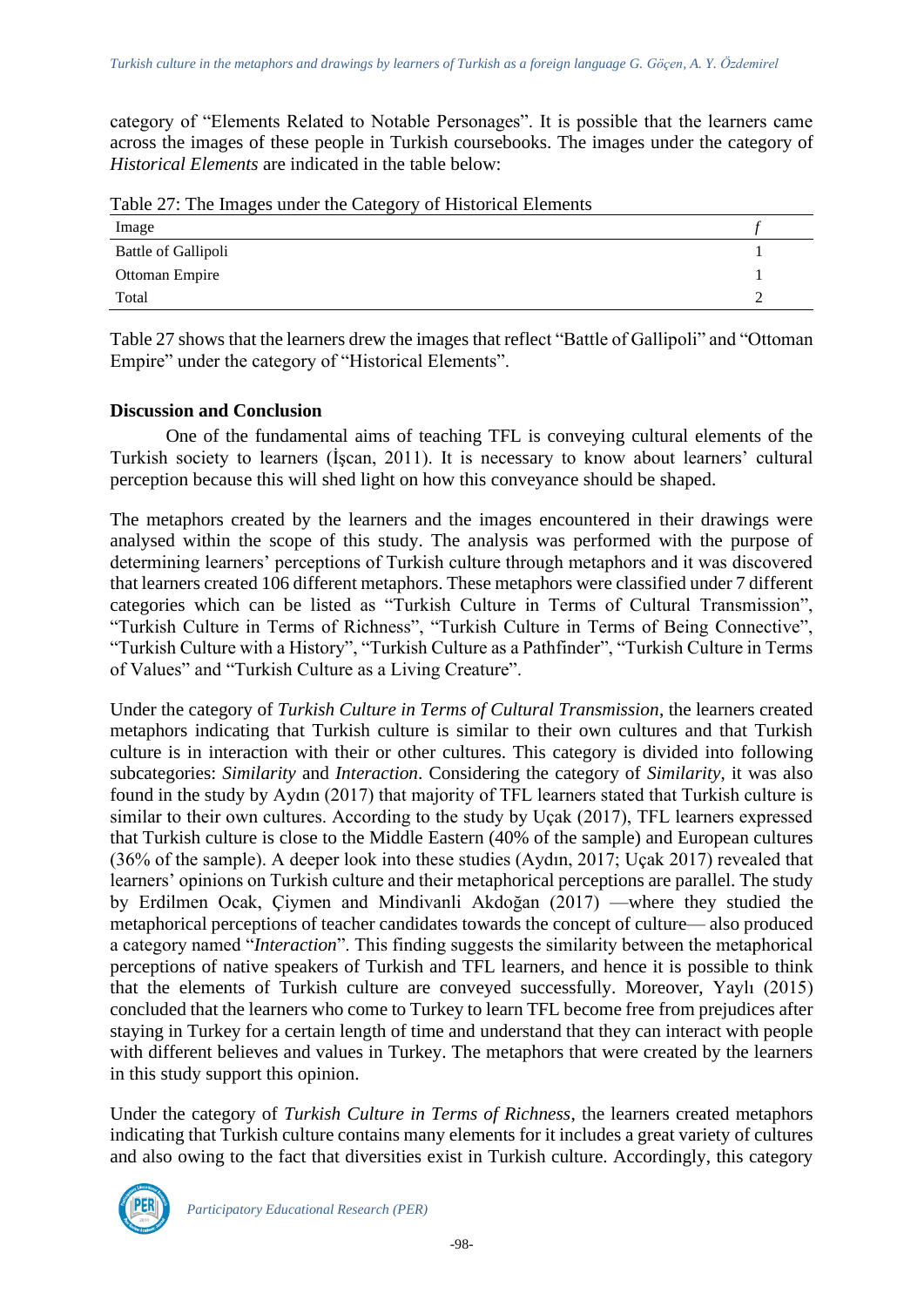was divided into these subcategories: *Richness, Diversity, and Containing Diversities*. Gürgil (2017) also identified a category named "Folk Culture as a Diverse Element" in her study attempting to reveal the metaphorical perceptions of teacher candidates of folk culture. Karadağ, Kolaç and Ulaş (2012) named a category as "Diversity" in their study which intended to reveal the meanings that Turkish teacher candidates attach to the concept of culture. Similarly, Erdilmen Ocak et al.'s (2017) study that investigated the metaphorical perceptions of teacher candidates of the concept of culture identified a category named "Containing Diversities". These findings can be regarded as indicators of the similarity between perceptions of native speakers of Turkish and TFL learners of Turkish culture. Along with that the study carried out by Alptekin and Kaplan (2018) concluded that the metaphors that TFL learners produced reflected the richness aspect of Turkish culture.

Under the category of *Turkish Culture in Terms of Being Connective*, the learners were found to create metaphors indicating that Turkish culture has the features of connecting different cultures and establishing a cross-cultural bond. This category was divided into the subcategories of *Connective* and *Bonding.* Gürgil (2017) also generated a category named "Folk Culture as a Bonding Element" in one of her studies that concentrated upon the metaphorical perceptions of teacher candidates of folk culture. Alongside this, Erdilmen Ocak et al.'s (2017) study examined the metaphorical perceptions of teacher candidates of the concept of culture and produced a category named "Connective". It is understood from these findings that the way native speakers of Turkish and TFL learners perceive Turkish culture resemble one another. Similarly, the study by Alptekin and Kaplan (2018) underlined that the metaphors TFL learners produced showed that Turkish culture is like a host that embraces the whole world.

Under the category of *Turkish Culture with a History*, learners' metaphors suggested that Turkish culture has its origins in the ancient times of history and has a long-standing past. This category was divided into the subcategories of *Long-Established* and *Historical*. Similar to these findings, Alptekin and Kaplan's (2018) study underpinned that metaphors by TFL learners emphasized the deep-rooted history of Turkish culture.

Under the category of *Turkish Culture as a Pathfinder*, learners created metaphors indicating that Turkish culture enlightens them as well as other cultures, and it is informative. The subcategories of this category are *Enlightening* and *Informative*. Similarly, Gürgil (2017) identified a category named "Folk Culture as a Leading Element" in her study on metaphorical perception of teacher candidates towards folk culture. Together with that Karadağ et al. (2012) identified categories named "Enlightening" and "Leading the Way" in their study that focused on the meanings that teacher candidates of Turkish attributed to the concept of culture. Also, Kılcan and Akbaba (2013) analysed students' perceptions towards the level of sensitivity to cultural heritage in their study and identified a category named "Informative, Enlightening". In light of these it can be inferred that TFL learners' perceptions of Turkish culture is similar to those of native speakers of Turkish.

TFL learners' metaphors implying that people were hospitable and helpful in Turkish culture were classified under the category of *Turkish Culture in Terms of Values*. Accordingly, this category was divided into the subcategories of *Hospitality* and *Helpfulness*. Selanik Ay and Kurtdede Fidan (2013) studied the metaphors of teacher candidates towards the concept of cultural heritage and produced a category named "Cultural Heritage in Terms of Values". It can be concluded that TFL learners' perception of Turkish culture in terms of values is the same as that of Turks. Learners perceived the hospitability and helpfulness of Turkish people. This perception is thought to be influenced by the fact that these learners learnt the target language

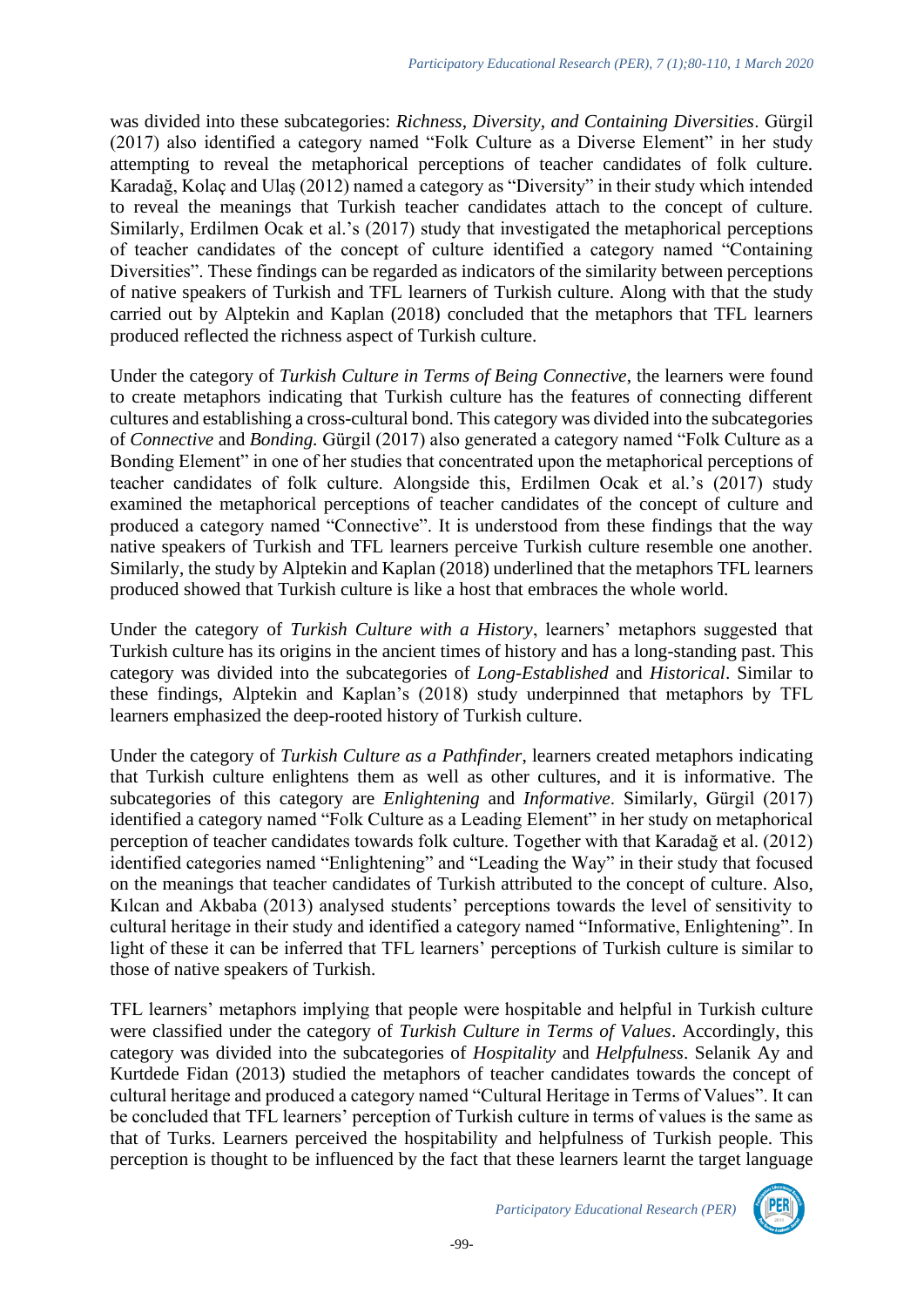in Turkey and that these values are conveyed to learners through coursebooks.

The metaphors created by TFL learners indicating that Turkish culture maintains its continuity from past to present and will exist forever were classified under the category of *Turkish Culture as a Living Creature*, and this category was divided into these subcategories: *Continuity* and *Eternity*. Karadağ et al. (2012) generated a category named "Continuity" in their study which aimed to reveal the meanings that Turkish teacher candidates attributed to the concept of culture. This indicated the resemblance between the perceptions of TFL learners and Turks.

How TFL learners in Turkey perceive Turkish culture is seen in the examination of the metaphors for Turkish culture created by the learners. It is possible to find the properties of Turkish culture in this perception. It should be safe to say that a great majority of the metaphors produced by the learners are positive. Alptekin and Kaplan's (2018) study also found out that learners' metaphors for Turkish culture were mostly positive. It might be considered that this will have a positive impact on learners while learning Turkish.

A review of studies found in the literature showed that the categories that were generated within the scope of this study were similar to those found in other studies that focused on the metaphors created by native speakers of Turkish and perception of Turkish culture. It was found out that 3 of 7 categories (Turkish Culture in Terms of Being Connective, Turkish Culture as a Pathfinder, and Turkish Culture in Terms of Values) and 7 of 14 subcategories (Interaction, Diversity, Containing Diversities, Connective, Informative, Enlightening, and Continuity) are the same as those generated in the studies that analysed metaphors for culture by Turks. This means that culture transmission might have also been achieved while teaching Turkish. Needless to say, the fact that the learners learn Turkish in Turkey has a significant role in this. According to Glazer and Moynihan (as cited in Erişti & Belek, 2010), individuals that come from the same ethnic background (or nation) may have similar opinions on their own social realities and cultural values. Since these TFL learners started to live with Turks, they may have developed a similar perception of Turkish culture as Turks.

TFL learners' perceptions of Turkish culture is also examined through images within the scope of this study. In that sense the learners were found to depict 75 different images in their drawings. These images were classified under 14 different categories: "Religious Elements", "Elements Related to Drinks", "Natural Elements", "Elements Related to Dishes", "National Elements", "Architectural Elements", "Artistic Elements", "Traditional Elements", "Elements Related to Language Teaching", "Elements Related to Animals", "Metaphorical Elements", "Elements Related to Notable Personages", "Historical Elements" and "Other Elements". The images depicted in learners' drawings indicated how they view Turkish culture in 14 different aspects. Gürgil (2017) identified a category named "Folk Culture as a National Element" in her study that focused on the metaphorical perceptions of teacher candidates towards folk culture. Selanik Ay and Kurtdede Fidan (2013) analysed the metaphors of teacher candidates on the concept of cultural heritage and generated a category named "Cultural Heritage from A Historical Perspective". Therefore, it is understood that cultural perception of TFL learners and Turks are similar.

The study by Erişti and Belek (2010) that investigated primary school students' cultural perceptions through their drawings concluded that students' cultural perceptions were not related to daily life and that they defined culture with customs and traditions. Unlike this study, TFL learners depicted daily life in their drawings on Turkish culture. For this reason, it is possible to interpret that TFL learners' perception of the target culture is in relation with the

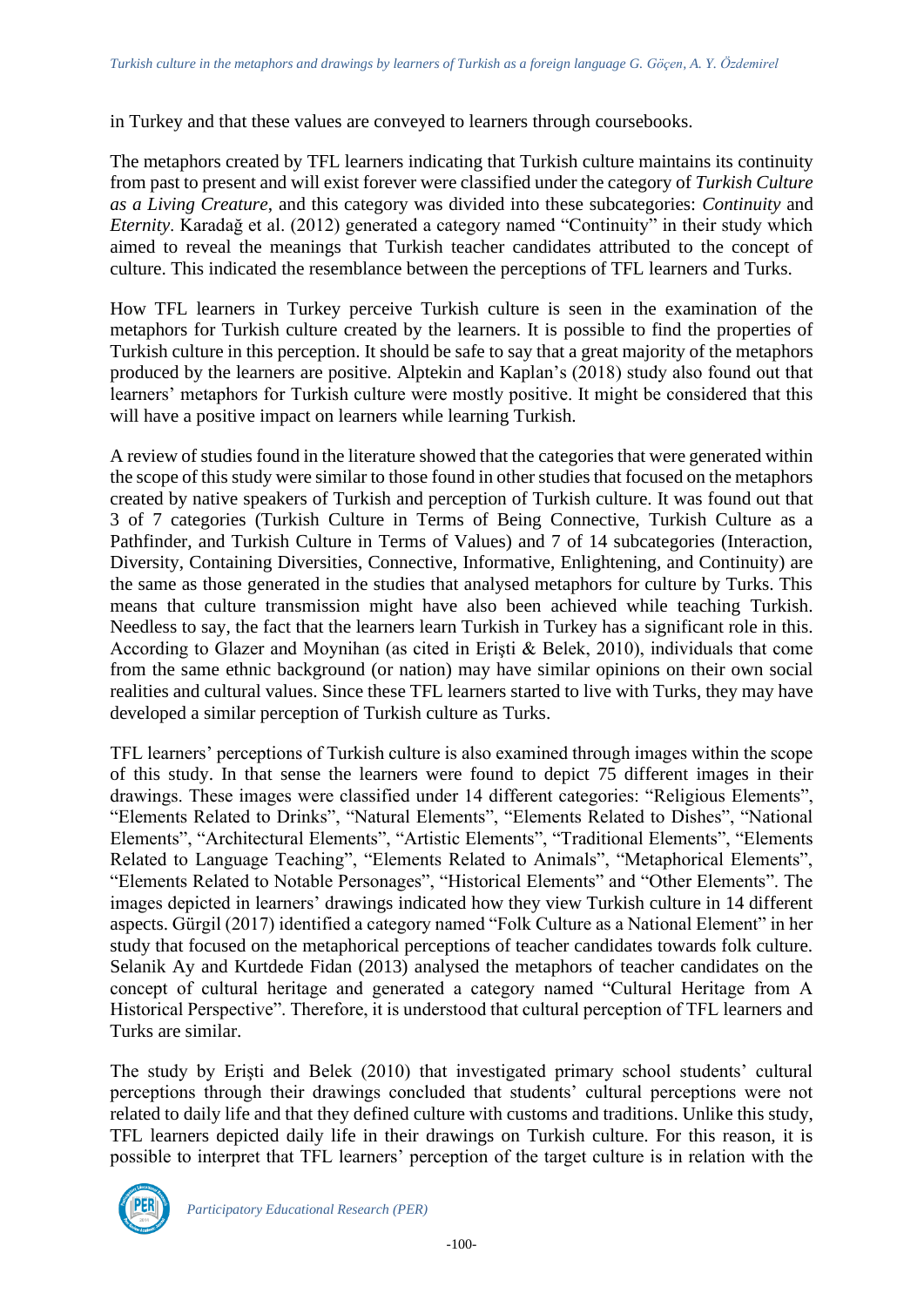elements of the modern daily life in Turkey. Also since the learners started living in a different culture in order to learn the language, they regarded what they saw in their daily lives as cultural elements and reflected these on their drawings. The elements found on their drawings not only depict Turkish culture from foreigners' perspective but also present the daily life elements of the culture.

The images depicted in the learners' drawings also reflect the elements that the learners see in their environment apart from those in the coursebooks. It is inferred from the studies on the cultural elements in coursebooks that not everything in the learners' drawings is found in coursebooks. The studies examining coursebooks and gathering teachers' opinions on culture transfer (Bayraktar, 2015; Erdem et al., 2015; Erdil, 2018; İşcan & Yassıtaş, 2018; Kalenderoğlu, 2015; Kutlu, 2015; Moralı & Göçer, 2019; Okur & Keskin, 2013; Ökten & Kavanoz, 2014) showed that textbooks were not capable of transferring cultural elements effectively. It is not possible to include all the cultural elements in coursebooks though. Nevertheless TFL learners' cultural perceptions and cultural elements that they depicted may be taken into consideration while preparing coursebooks. Some of the learners' drawings produced within the scope of this study can be found in Appendix 1.

When the categories that emerged as a result of the analysis of the learners' drawings are examined, they were found to be in relation with "personal information, home and environment, daily life, spare time and leisure, travel, interpersonal relationships, health and body care, education, shopping, foods and drinks, public services, sights, language, and weather condition", which are among the communication topics suggested by Common European Framework of Reference for Languages (CEFR, 2013).

It is inferred from the learners' drawings that learning a language in the country/countries where it is spoken as the native language helps learning the culture. It can be inferred that there is a call for doing in-class instructional activities related to daily life and involving some extracurricular activities in teaching processes.

Language, religion, art branches, history, geography, traditions-customs, dishes, architecture, moral principles, law, etc. are the main elements that constitute culture (Demir & Açık, 2011). In the present study, considering that the people whose perceptions towards Turkish culture are studied are TFL learners, it is wondered if the learners associate Turkish culture to the language. That is because language is one of the important tools in which culture makes its presence felt (Çakır, 2011), and language and culture are not considered separately (Bölükbaş & Keskin, 2010). Although the participants were learning a foreign language at the time of data collection, no data was found on the relation between culture and language in their metaphorical perceptions towards Turkish culture. In this sense, it is required to establish a relationship between teaching language and culture while teaching TFL and put more emphasis on this matter in classes. Although no metaphor related to language teaching was found in the metaphorical perceptions of learners towards Turkish culture, the images related to language teaching was found in the learners' drawings leastwise. These images are frequently about Turkish coursebooks. The fact that the learners see some elements of Turkish culture in the coursebooks might be the reason for this.

### **Recommendations**

There is a limited number of studies that have examined TFL learners' perception of Turkish culture through metaphors. Furthermore, no studies that identified this perception through drawings are found. The present study aims to reveal TFL learners' perception of

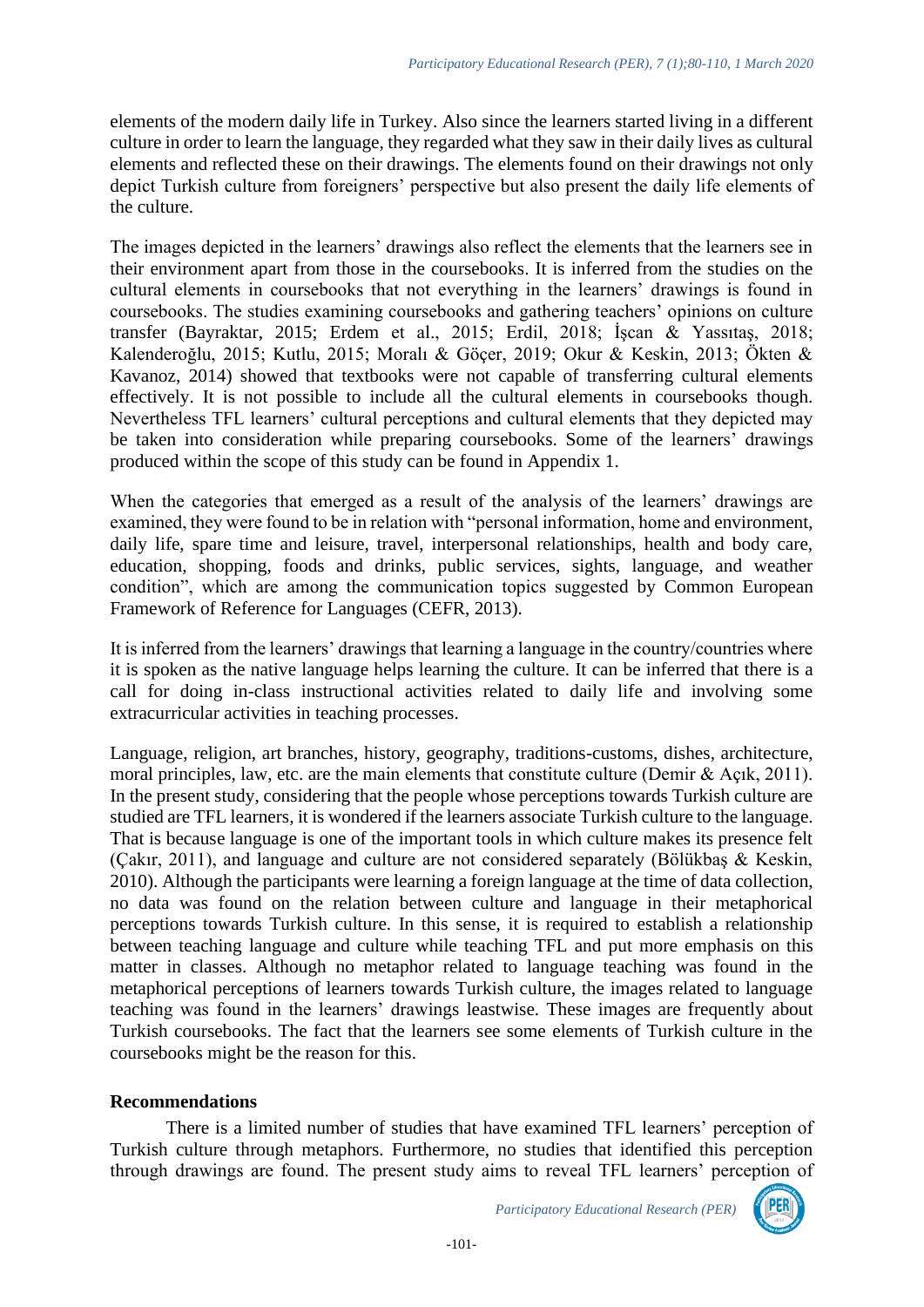Turkish culture both through metaphors in written form and through their drawings in visual form. Therefore, the study has revealed the perception of Turkish culture as it is conveyed to learners by the environment, teachers, coursebook, etc. It is understood that learners' perception is shaped by both their own way of living and what is conveyed to them. Even though the learners had been learning Turkish at the time of the study, no elements related to language were encountered. The significance of this study lies in that it relates the existing and nonexisting cultural elements to the process of teaching Turkish. In this process, the classroom environment and materials like coursebooks and graded readers should be written in a way that will improve learners' perception, and extracurricular media should also be employed so that an effective cultural transfer will take place.

Culture knowledge is required for the practical use of a language. According to Kramsch (1993), in order to equip learners with effective and meaningful communicative competence, cultural elements should be involved throughout the language teaching process. This will also increase learners' motivation for language learning (Mckay, 2000). Considering that cultural transmission is of utmost importance in language teaching. The fact that learning about the target culture is necessary should be emphasized in the process of teaching Turkish. Learning about the culture of a country means learning and using the words of that culture. The present study found out that the learners do not put emphasis on this matter. The notions that language is learned together with its culture, culture is learned along with the language, and they can use the language better if they learn about the culture should be explained to students. As Pack (1998) suggested, it is necessary to consider that one of the purposes of language learning is learning about the culture and language is to become a tool in this process. In the study by Sarıtaş and Akkaya (2015), the learners put forward that they could establish a relationship between language and culture following the lessons employing Intercultural Communication Oriented Approach despite not having thought of this beforehand. The study by Göçer (2013) highlighted that the teacher candidates of Turkish perceived culture and language as an inseparable whole and they voiced that culture and language complement one another, *viz.* they cannot be separated from each other and each constitutes a medium for the other. The teacher candidates also shared that these contribute to the effectiveness of culture, and vice versa. TFL learners should be informed about these findings.

### **Acknowledgement**

This study is the extended version of the paper orally presented at 4th International Congress of Teaching Turkish as a Foreign Language (ICOTFL-2018), (October 12-13, 2018, Kyiv, Ukraine).

### **References**

- Akın, E. (2019). Türkçenin yabancı dil olarak öğretilmesinde kültürlerarasılık. [Interculturality in Teaching Turkish as a Foreign Language] İ. Erdem, B. Doğan , & H. Altunkaya (Ed.) *Türkçenin Yabancı Dil Olarak Öğretimi [Teaching Turkish as a Foreign Language]* (pp. 223-240). Ankara: Pegem Akademi.
- Akkaya, A. (2013). Suriyeli mültecilerin Türkçe algıları [Syrian Refugees' Perception of the Turkish Language]. *Journal of EKEV Akademi,* 56, 179-190.
- Alptekin, M., & Kaplan, T. (2018). Türkçe öğrenen yabancı öğrencilerin "Türk kültürü"ne ilişkin metaforik algıları [Metaforic perspectives on "Turkish culture" for foreign students learning Turkish language]. *TURUK International Language, Literature and Folklore Researches Journal*, *6*(12), 254-262. [doi: 10.12992/TURUK430](http://dx.doi.org/10.12992/TURUK430)

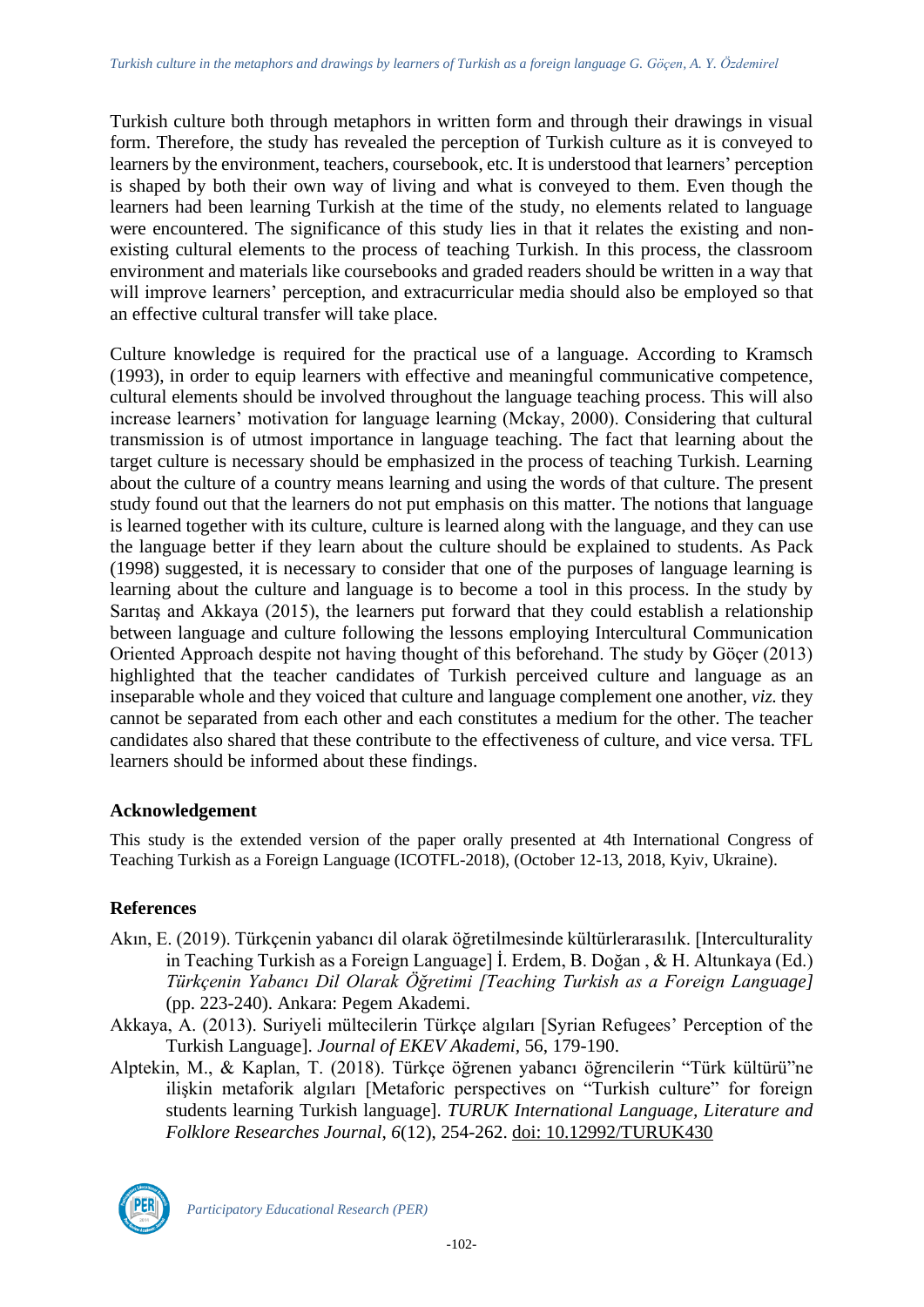- Altunbay, M. (2019). Yabancı dil olarak Türkçe öğretiminde kültürlerarasılık. [Interculturality in Teaching Turkish as a Foreign Language] Ü. Şen (Ed.) *Yabancı Dil Olarak Türkçe Öğretimi [Teaching Turkish as a Foreign Language]* (pp. 192-209). Ankara: Pegem Akademi.
- Alyılmaz, S., Biçer, N., & Çoban, İ. (2015). Atatürk Üniversitesinde öğrenim gören Kırgız öğrencilerin Türkçe ve Türkiye'ye yönelik görüşleri [The views of Kyrgyz students studying in Ataturk University concerning Turkish and Turkey]. *International Journal of Turkish Literature Culture Education, 4*(1), 328-338. doi: http://dx.doi.org/10.7884/teke.439
- AOÖÇ. (2013). *Diller için Avrupa ortak öneriler çerçevesi öğrenim, öğretim ve değerlendirme [Common European framework of reference for languages].* Frankfurt/Main, Almanya: Telc GmbH.
- Aydın, G. (2017). Yabancı dil olarak Türkçe öğrenenlerin Türkiye ve Türkçeye ilişkin algılarının incelenmesi [Analysis of perceptions of people learning Turkish as a foreign language about Turkey and Turkish]. *Journal of Awareness, 3* (Special Issue), 141-164.
- Bağcı Ayrancı, B. (2019). Türkiye'de yabancılara Türkçe öğretiminde kültür aktarımı alanında yapılan lisansüstü tezlerin analizi ve değerlendirilmesi [The analysis and evaluation of postgraduate theses written in the field of cultural tranmission in teaching Turkish to foreigners in Turkey]. *Söylem Journal of Philology*, *4*(2), 446-454.
- Barın, E. (2004). Yabancılara Türkçe öğretiminde ilkeler [Principles of teaching Turkish as a foreign language]. *Marmara University Journal of Turkology*, 1, 19-30.
- Bayraktar, S. (2015). Yeni Hitit 1 yabancılar için Türkçe ders kitabının kültür aktarımı açısından incelenmesi [The investigation of cultural transmission in Yeni Hitit 1 Turkish course book for foreigners]. *Hacettepe University Journal of Turkish as a Foreign Language, 2*, 7-23.
- Bölükbaş, F., & Keskin, F. (2010). Yabancı dil olarak Türkçe öğretiminde metinlerin kültür aktarımındaki işlevi [The function of texts in transferring of culture in teaching Turkish as a foreign language]. *Turkish Studies, 5*(4), 221-235.
- Boylu, E., & Işık, Ö. F. (2017). Türkçeyi yabancı dil olarak öğrenenlerin Türkçeye yönelik algılarının metaforlar aracılığı ile belirlenmesi [Determining the perception of students who learn Turkish as a foreign language toward Turkish by means of metaphors]. *Journal of Mother Tongue Education, 5*(3), 450-471. doi: <https://doi.org/10.16916/aded.331251>
- Brooks, N. (1986). Culture in the classroom*.* J. M. Valdes (Ed.) *Culture Bound* (pp. 123-129). Cambridge: Cambridge University Press.
- Brown, H.D. (2000). *Principles of language learning and teaching*. New York: Longman.
- Byram, M. (1989). *Cultural studies in foreign language education*. Clevedon-Philadelphia: Multilingual Matters.
- Caner, M., Direkçi, B., & Kurt, B. (2019). Yabancı dil olarak Türkçe öğretiminde kültür aktarımına ilişkin öğretmen adaylarının görüşleri [Opinions of pre-service teachers on culture transfer in teaching Turkish as a foreign language]. *Journal of Language Education and Research*, 5(2), 76-92.
- Çakır, İ. (2011). Yabancı dil öğrenme ortamlarında kültürün rolü [The role of culture in foreign language learning environment]. *National Education*, 191, 248-255.
- Cerit, Y. (2008). Öğretmen kavramı ile ilgili metaforlara ilişkin öğrenci, öğretmen ve yöneticilerin görüşleri [Views of students, teachers and administrators on metaphors regarding the concept of teacher]. *The Journal of Turkish Educational Sciences, 6*(4), 693-712.
- Çifci, M., Batur, Z., & Keklik, S. (2013). Türkçenin yabancı dil olarak öğretiminde kültür [Culture in teaching Turkish as a foreign language]. M. Durmuş, & A. Okur (Ed.),

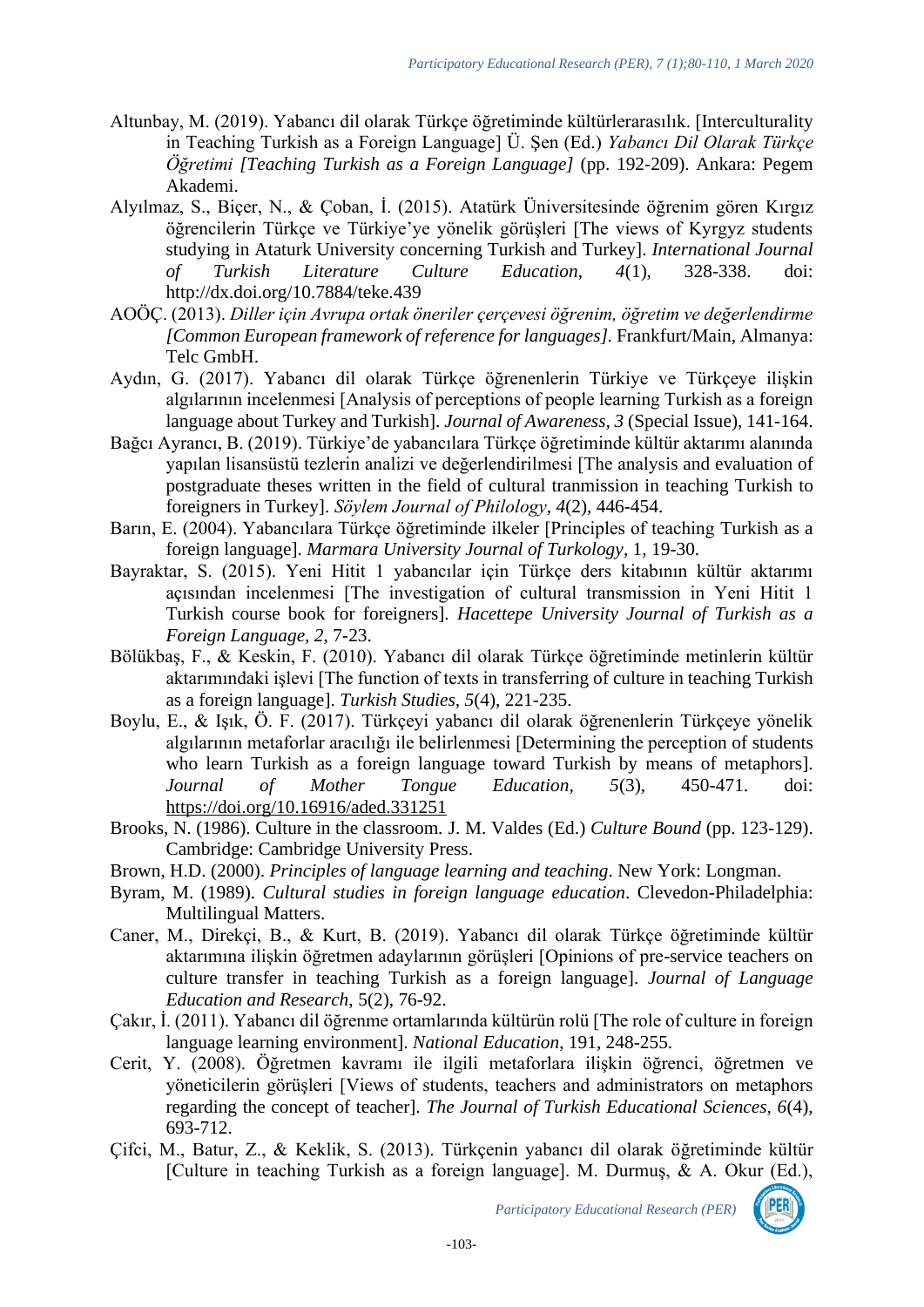*Yabancılara Türkçe Öğretimi El Kitabı [Teachers' Handbook of Teaching Turkish as a Foreign Language]* (pp. 365-379). Ankara: Grafiker Publications.

- Demir, A., & Açık, F. (2011). Türkçenin yabancı dil olarak öğretiminde kültürlerarası yaklaşım ve seçilecek metinlerde bulunması gereken özellikler [Intercultural approach in teaching Turkish as a foreign language and qualities of texts to be selected]. *Journal of Turkology Research,* XXX, 51-72.
- Demir, D. (2014). Yabancı dil olarak Türkçe öğretim kitaplarının kültürel içeriği [Cultural content in textbooks teaching Turkish as a foreign language]. *Hacettepe University Journal of Turkish as a Foreign Language,* 1, 53-61.
- Demirci, K. (2016). Metafor: Bir anlatım ve üretim mekanizması [Metaphor: A mechanism of narration and production]. M. Sarıca, & B. Sarıca (Ed.), *Dil Bilimleri Kültür ve Edebiyat [Linguistics, Culture and Literature]* (pp. 330-343). Ankara: Padam Publications.
- Dilek, İ. (2016). Türkçeyi yabancı dil olarak öğrenen uluslararası öğrencilerde ve eğitim dili Türkçe olan üniversitelere gidenlerde Türkçe algısı [Perceptions towards Turkish language: International students who study Turkish as a foreign language and students at Turkish medium universities]. *The Journal of Aydın TÖMER, 1*(2), 17-32.
- Erdem, M. D., Gün, M., & Karateke, B. (2015). İleri seviye için hazırlanan İstanbul yabancılara Türkçe öğretim setinin kültür aktarımı açısından incelenmesi [The analysis of Istanbul teaching Turkish to foreigners set prepared for advanced level in terms of culture transmission]. *International Journal of Language Academy, 3*(1), 8-17. doi: <http://dx.doi.org/10.18033/ijla.214>
- Erdil, M. (2018). Türkçe okutmanlarına ve yabancı öğrencilere göre İstanbul yabancılar için Türkçe ders kitaplarında (A1-A2) kültür aktarımı [Cultural transmission in İstanbul Turkish for foreigners coursebooks (A1-A2) according to Turkish lecturers and foreign students]. *International Journal of Languages' Education and Teaching, 6*(1), 337-357.
- Erdilmen Ocak, Ş., Çiydem, E., & Mindivanli Akdoğan, E. (2017). Sosyal bilgiler öğretmen adaylarının kimlik ve kültür kavramlarına yönelik metafor algıları [Perspectives on social studies teacher candidates' metaphor perceptions for culture and identity concept]. *Kafkas University, e-Kafkas Journal of Educational Research, 4*(3), 59-71. doi:<https://doi.org/10.30900/kafkasegt.360685>
- Erişti, S. D., & Belet, Ş, D. (2010). İlköğretim öğrencilerinin yazılı anlatım ve resimlerinde kültür algıları [The elementary school students' culture perceptions in their written expressions and drawings]. *Electronic Journal of Social Sciences, 9*(33), 245-264.
- Goldstein, L. B. (2005). Becoming a teacher as a hero's journey: Using metaphor in preservice teacher education. *Teacher Education Quarterly*, *32*(1)*,* 7-24.
- Göçer, A. (2013). Türkçe öğretmeni adaylarının 'kültür-dil ilişkisi'ne yönelik metaforik algıları [Perceptions of Turkish student teachers about the concept of the relationship between language and culture]. *Turkish Studies - International Periodical For The Languages, Literature and History of Turkish or Turkic, 8*(9), 253-263. doi: <http://dx.doi.org/10.7827/TurkishStudies.5084>
- Gömleksiz, M. N. (2013). Öğretmen adaylarının yabancı dil kavramına ilişkin metaforik algıları [Metaphorical perceptions of prospective teachers regarding foreign language]. *Turkish Studies - International Periodical For The Languages, Literature and History of Turkish or Turkic, 8*(8), 649-664. doi:<http://dx.doi.org/10.7827/TurkishStudies.5217>
- Güleç, İ., & İnce, B. (2013). Türkçe öğrenen yabancıların günlük yaşama ilişkin kültürel algıları üzerine bir araştırma [A research on the cultural perceptions of the foreigners learning Turkish about daily life]. *Sakarya University Journal of Education, 3*(3), 95-106.
- Gün, M. (2015). Yabancılara Türkçe öğretimi veren öğretim elemalarının Adıyaman ili çadır kent bölgesinde Türkçe öğrenen Suriyeli mültecilere Türk kültürü aktarımına ilişkin görüşleri [The views of teachers teaching Turkish to foreigners regarding the Turkish

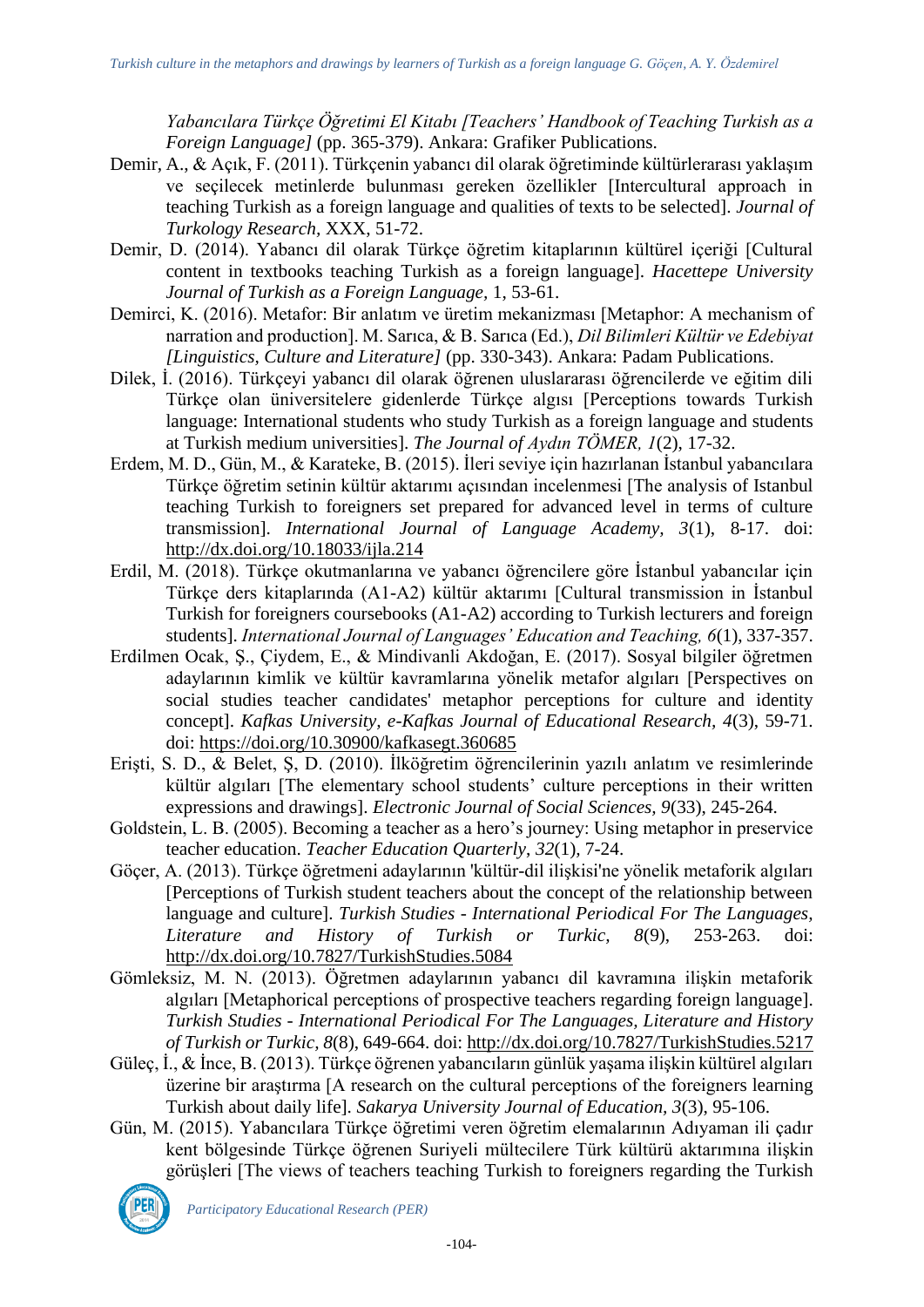culture transfer to Syrian refugees learning Turkish tent city region in Adıyaman]. *Cappadocia Journal of History and Social Sciences*, 119-138. doi: <http://dx.doi.org/10.18299/cahij.61>

- Gürbüz, R., & Güleç, İ. (2016). Türkiye'de eğitim gören yabancı öğrencilerin Türkçeye ilişkin görüşleri: Sakarya Üniversitesi örneği [Ideas on Turkish of foreign students who are educating in Turkey: Example of Sakarya University]. *Sakarya University Journal of Education, 6*(2), 141-153. doi:<http://dx.doi.org/10.19126/suje.18712>
- Gürgil, F. (2017). Öğretmen adaylarının halk kültürüne yönelik algılarının incelenmesi [An investigation of pre-service teachers' perceptions of folk culture]. *Journal of History Culture and Art Research, 6*(6), 523-541. doi: <http://dx.doi.org/10.7596/taksad.v6i6.1214>
- Gürsoy, S., & Güleç, İ. (2015). Yabancılara Türkçe öğretiminde kültürel ögelerin aktarımı: Gökkuşağı Türkçe öğretim seti temel seviye örneği [Transfer of cultural elements in teaching Turkish as a foreign language: Gökkuşağı elementary level Turkish coursebook sample]. *IV. Sakarya'da Eğitim Araştırmaları Kongeresi Bildiriler Kitabı* (pp. 98-119). Sakarya: Sakarya University Publication House.
- Güven, A. Z. (2018). Yabancılara Türkçe öğretimi kitaplarında somut olmayan kültürel miras unsurlarının yeri ve kullanımı [Investigation of intangible cultural heritage elements in Turkish coursebooks as a foreign language]. *International Journal of Language Academy, 6*(1), 369-378. doi:<http://dx.doi.org/10.18033/ijla.3867>
- Haley, M. H., & Austin, T. Y. (2004). *Content-based second language teaching and learningan interactive approach*. USA: Pearson Education Inc.
- Halliday, M. A. K. (1978). *Language as social semiotic: The social interpretation of language and meaning.* Sydney: Edward Arnold.
- Jiang, W. (2000). The relation between culture and language. *ELT Journal,* 54(4), 328-334*.*
- İşcan, A. (2011). Yabancı dil olarak Türkçe öğretiminde filmlerin yeri ve önemi [The role and significance of films in the Turkish teaching as a foreing language]. *Turkish Studies, 6*(3), 939-948.
- İşcan, A. (2014). Yabancı dil öğretimi ve yabancı dil olarak Türkçe öğretiminin tarihçesi [Teaching foreign languages and the history of teaching Turkish as a foreign language]. A. Şahin (Ed.), *Yabancı Dil Olarak Türkçe Öğretimi Kuramlar, Yaklaşımlar, Etkinlikler* [Teaching Turkish as a Foreign Language: Theories, Approaches, Activities] (pp. 3-29). Ankara: Pegem Akademi Publications.
- İşcan, A., & Yassıtaş, T. (2018). Yabancı dil olarak Türkçe öğretimi ders kitaplarında kültür aktarımı: Yedi iklim Türkçe öğretim seti örneği (B1-B2 düzeyi) [Transmission of culture in teaching Turkish as a foreign language textbooks: A sample of Turkish teaching set from Yedi İklim (Level B1-B2)]. *The Journal of Aydın TÖMER, 3*(1), 47- 66.
- Kalenderoğlu, İ. (2015). Türkçenin yabancı dil olarak öğretiminde kullanılan temel düzey (A1, A2) ders kitaplarında kültür aktarımı [The cultural transmission of school book of Turkish in basic stage (A1, A2) of teaching foreign language]. *Education And Society In The 21st Century, 4*(12), 73-83.
- Kalenderoğlu, İ., & Armut, M. (2019). Türkiye'de Türkçe öğrenen yabancıların Türkçe öğretmenleri Türkçe, TÖMER'ler ve Türkiye hakkında geliştirdikleri metaforlar [Metaphors that foreigners learning Turkish in Turkey produced about Turkish language teachers, Turkish language, TÖMERs (centres of teaching Turkish) and Turkey]. *International Journal of Teaching Turkish as a Foreign Language, 2*(1), 55-72.
- Kalfa, M. (2013). Yabancılara Türkçe öğretiminde sözlü kültür unsurlarının kullanımı [The usage of the unwritten cultural elements to teaching Turkish to the foreign learners of Turkish]. *International and Quarterly Journal of Cultural Studies*, *25*(97), 167-177.

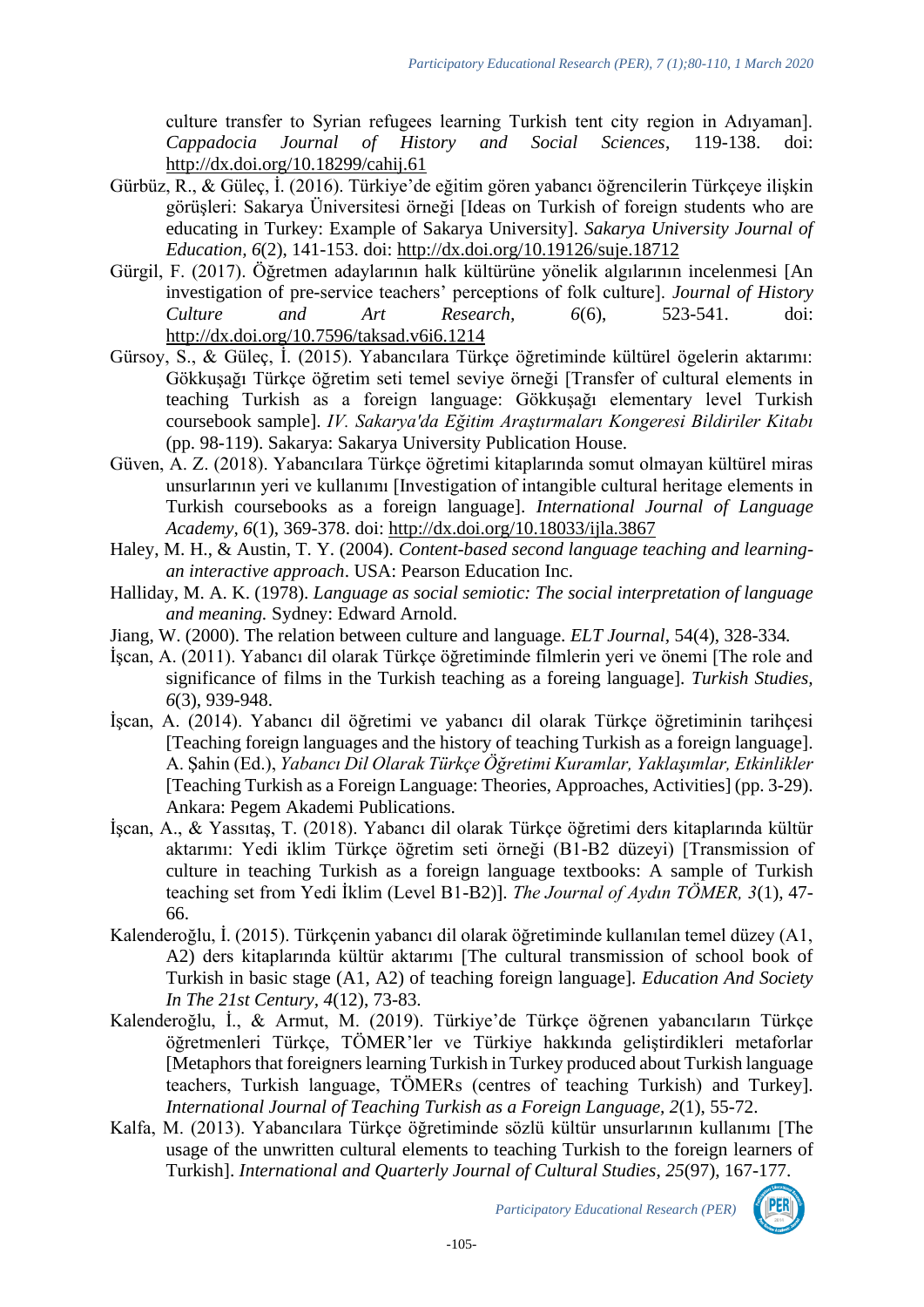- Karadağ, R., Kolaç, E., & Ulaş, A. H. (2012). Türkçe öğretmeni adaylarının "kültür" kavramına yükledikleri anlamlar ve popüler kültüre bakışları [Meanings ascribed to the concept of "culture" by prospective Turkish-language teachers and their attitude towards popular culture]. *Elementary Education Online, 11*(2), 381-394.
- Kartallıoğlu, N. (2017). *Yabancı dil olarak Türkçe öğrenen öğrencilerin Türkçe ve dört temel dil becerisine yönelik metaforik algıları [Metaphorical perceptions of Turkish as a foreign language learners regarding Turkish and four language skills].* IX. Dünya Dili Türkçe Sempozyumu, 2-4 Kasım 2017, Malatya.
- Kılcan, B., & Akbaba, B. (2013). Sosyal bilgiler öğretim programında yer alan kültürel mirasa duyarlılık değerine ilişkin öğrenci algılarının incelenmesi [Examining students' perceptions on sensitivity to cultural heritage value in social sciences teaching program]. *Journal of World of Turks, 5*(3), 113-137.
- Kutlu, A. (2014). Yabancılara Türkçe öğretiminde kültürün araç olarak kullanımı: Gazi yabancılar için Türkçe öğretim seti örneği (B1-B2 seviyesi) [The use of culture as a tool to teach Turkish for foreigners: The example of Turkish instruction set for foreigners (B1-B2 level)]. *Kastamonu University Kastamonu Education Journal, 23*(2), 697-710.
- Kuyumcu, F. N., & Özsarı, İ. (2016). 5. ve 6. sınıf öğrencilerinin öğretmen ve okul kavramlarına ilişkin algılarının değerlendirilmesi [An evaluation of the 5. and 6. grade students' perceptions on the concepts of teacher and school]. *Journal of Research in Education and Teaching*, 5, 396-407.
- Kramsch, C. (1993). *Context and culture in language teaching*. Oxford: Oxford University Press.
- Kramsch, C. (2004). *Language thought and culture*. USA: Berkeley University Press.
- Lakoff, G., & Johnson, M. (2005). *Metaforlar hayat, anlam ve dil [Metaphors we live by] (Tercüme [Translated by] Gökhan Yavuz Demir).* İstanbul: Paradigma Yayınları.
- Mckay, S. L. (2000). Teaching English as an international language: Implications for cultural materials in the classroom. *TESOL Journal*, 9, 7-11. doi: 10.1002/j.1949- 3533.2000.tb00276.x
- Melanlıoğlu, D. (2014). Perceptions of foreigners about process of learning Turkish. *Bartın University Journal of Faculty of Education, 3*(2), 368-389. doi: 10.14686/BUEFAD.201428189
- Moralı, G., & Göçer, A. (2019). Yabancı dil olarak Türkçe öğretiminde kültür paylaşımına yönelik öğretmen görüşleri [Teachers' views on the teaching of culture in teaching Turkish as a foreign language]. *Journal of Mother Tongue Education, 7*(4), 1115-1129.
- Nikitina, L., & Furuoka, F. (2008). "A language teacher is like...": Examining Malaysian students' perception of language teachers through metaphor analysis. *Electronic Journal of Foreign Language Teaching, 5*(2), 192-205.
- Okur, A., & Keskin, F. (2013). Yabancılara Türkçe öğretiminde kültürel ögelerin aktarımı: İstanbul yabancılar için Türkçe öğretim seti örneği [Transmission of cultural elements in Turkish teaching to foreigners]. *The Journal of Academic Social Science Studies, 6*(2), 1619-1640. doi: [http://dx.doi.org/10.9761/JASSS\\_686](http://dx.doi.org/10.9761/JASSS_686)
- Ökten, C. E., & Kavanoz, S. (2014). Yabancı dil olarak Türkçe öğretimini hedefleyen ders kitaplarında kültür aktarımı [Dissemination of culture through coursebooks used for teaching Turkish as a foreign language]. *Turkish Studies - International Periodical For The Languages, Literature and History of Turkish or Turkic, 9*(3), 845-862. doi: 10.7827/TurkishStudies.6173
- Özer, B., Duran, V., Hızlı, S., & Çınar, G. (2014). Erasmus programıyla Türkiye'ye gelen yabancı uyruklu öğrencilerin Türk kültürü ve yaşayışı hakkındaki düşünceleri [The views of Erasmus students in Turkey about the Turkish culture and lifestyle]. *ve Kültürel Mirasımız Uluslararası Kongre Kitabı* (pp. 347-358). Samsun.

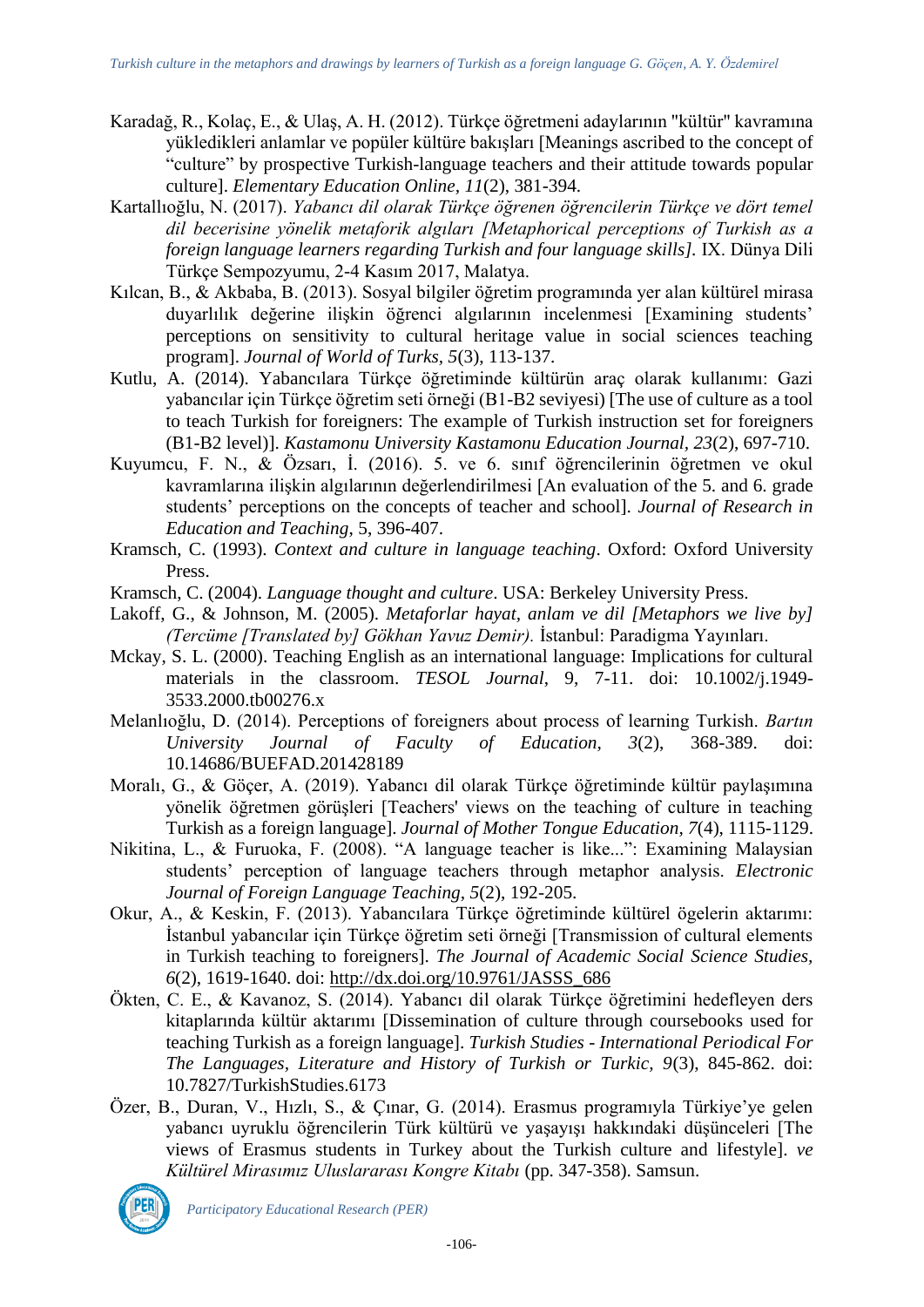Peck, D. (1998). *Teaching culture: Beyond language.* Yale: New Haven Teachers Institute.

- Politzer, R. (1959). Developing cultural understanding through foreign language study. *Report of the Fifth Annual Round Table Meeting on Linguistics and Language Teaching* (pp. 99-105). Washington, D.C.: Georgetown University Press.
- Saban, A. (2004). Giriş düzeyindeki sınıf öğretmeni adaylarının "öğretmen" kavramına ilişkin ileri sürdükleri metaforlar [Metaphors about the concept of "teacher" produced by prospective elementary school teachers studying at entry level]. *The Journal of Turkish Educational Sciences, 2*(2), 131-155.
- Saban, A. (2008). İlköğretim I. kademe öğretmen ve öğrencilerinin bilgi kavramına ilişkin sahip oldukları zihinsel imgeler [Primary school teachers' and their students' mental images about the concept of knowledge]. *Elementary Education Online, 7*(2), 421-455.
- Saban, A. (2009). Öğretmen adaylarının öğrenci kavramına ilişkin sahip olduğu metaforlar [Prospective teachers' metaphorical images of the concept of student]. *The Journal of Turkish Educational Sciences, 7*(2), 281-326.
- Sarıtaş, H., & Akkaya, N. (2015). Kültürlerarası İletişim Odaklı Yaklaşım'ın Türkçenin yabancı dil olarak öğretiminde uygulanması ve öğrenci görüşleri [The implementation of intercultural communicative approach in teaching Turkish as a foreign language and learners' thoughts on this implementation]. *International Journal of Languages' Education and Teaching* (UDES), 1299-1332. doi: 10.18298/ijlet.257
- Selanik Ay, T., & Kurtdede Fidan, N. (2013). Öğretmen adaylarının "kültürel miras" kavramına ilişkin metaforları [Metaphors of teacher candidates regarding the concept of "cultural heritage"]. *Turkish Studies - International Periodical For The Languages, Literature and History of Turkish or Turkic, 8*(12), 1135-1152. doi: 10.7827/TurkishStudies.5982
- Şengül, K. (2017). Yabancı dil olarak Türkçe öğrenen Afganistanlı Özbek Türklerinin Türkiye Türkçesine yönelik görüşleri [The opinions of Afghan Uzbek Turks that are learning Turkish as a foreign language on Turkish]. *Fırat University Journal of Social Sciences, 27*(2), 91-100. doi: 10.18069/firatsbed.346485
- Şimşek, M. R. (2018). Yabancılar için İngilizce ve Türkçe ders kitaplarındaki kültürel içeriklerin karşılaştırması [Comparison of cultural content in textbooks for teaching English and Turkish as foreign languages]. *Bilig Journal of Social Sciences of the Turkic World,* 84, 301-327. doi:<http://dx.doi.org/10.7827/TurkishStudies.7882>
- Şimşek, M. R., & Dündar, E. (2015). Yabancı dil olarak Türkçe ders kitaplarının kültürel içeriğinin üç çevre modeline göre çözümlenmesi [Analysing the cultural content of Turkish as a foreign language coursebooks according to the three circles model]. *Turkish Studies-International Periodical For The Languages, Literature and History of Turkish or Turkic, 10*(3), 891-906. doi: 10.7827/TurkishStudies.7882
- Tabak, G., & Göçer, A. (2014). Türkçenin yabancı dil olarak öğretiminde kullanılabilecek fiziksel-duygusal-kültürel yöntem: Kuramsal bir çalışma [The physical-emotionalcultural method (phyemoc) that can be used in teaching Turkish as a foreign language: a theoretical study]. *Journal of Research in Education and Teaching, 3*(2), 152-162.
- Tapan, N. (1995). Yabancı dil olarak Almanca öğretiminde yeni bir yöneliş: Kültürlerarası-Bildirişim-Odaklı Yaklaşım [A new orientation in teaching German as a foreign language: Intercultural-Communication oriented approach]. *Studien zur deutschen Sprache und Literatur*, 49-167.
- Thanasoulas, D. (2001). The importance of teaching culture in the foreign language classroom. *Radical Pedagogy*, 3(3), 1-25.
- Tüm, G., & Sarkmaz, Ö. (2012). Yabancı dil Türkçe ders kitaplarında kültürel ögelerin yeri [The place of cultural items in the books teaching Turkish as a foreign language]. *Hacettepe University Journal of Education*, 43, 448-459.



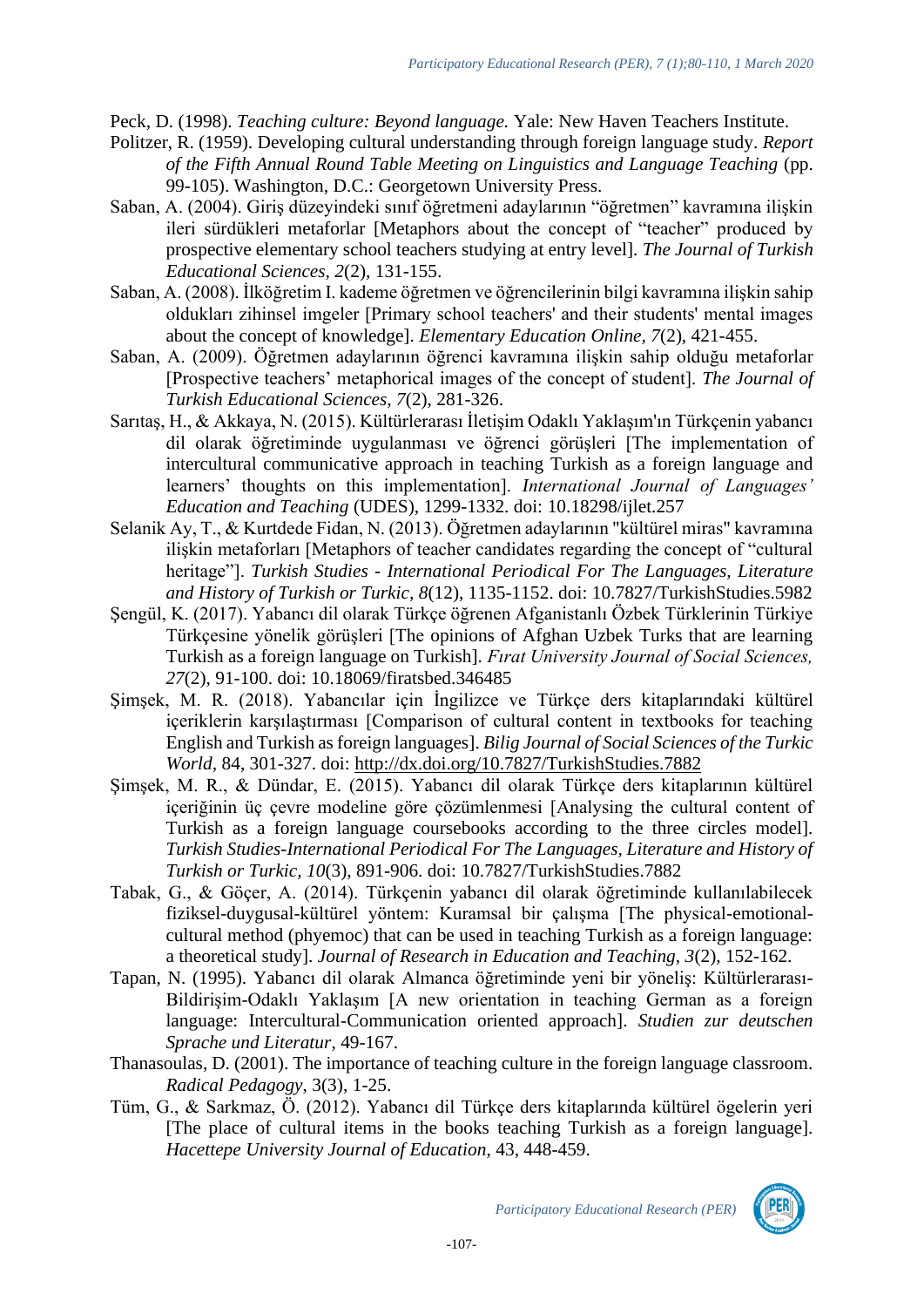- Tunçel, H. (2016). Yunan üniversite öğrencilerinin yabancı dil olarak Türkçeye yönelik algıları ve Türkçe öğrenme sebepleri [Perceptions of the Greek university students towards Turkish as a foreign language and their reasons to learn Turkish]. *Atatürk University Journal of Social Sciences Institute, 20*(1), 107-128.
- Tseng, Y. H. (2002). A lesson in culture. *ELT Journal*, 56(1), 11-21. doi: <https://doi.org/10.1093/elt/56.1.11>
- Uçak, S. (2017). Irak'ta yabancı dil olarak Türkçe öğrenen öğrencilerin Türkiye, Türkler ve Türkçe algısı [The perception of Turkish as a foreign language learners in Iraq for Turkey, Turks and Turkish]. *Turkish Studies International Periodical for the Languages, Literature and History of Turkish or Turkic, 12*(14), 491-512. doi: <http://dx.doi.org/10.7827/TurkishStudies.11874>
- Yaşar, C. M., & Aral, N. (2009). Sanat ürünü olarak çocuk resimleri [Children's drawings as art works]. *Journal of Modern Education , 34*(365), 24-31.
- Yaylı, D. (2007). Yabancı dil olarak Türkçe programı öğrencilerinin Türkçeye ve Türkiye'ye ilişkin görüşleri [Views of students studying at Turkish as a foreign language program regarding Turkish language and Turkey]. *Eurasian Journal of Educational Research*, 26, 221-232.
- Yaylı, D. (2015). The views of Erasmus students learning Turkish in Turkey. *Procedia-Social and Behavioral Sciences*, 191, 2650-2654. doi: 10.1016/j.sbspro.2015.04.450
- Yıldırım, A., & Şimşek, H. (2016). *Sosyal bilimlerde nitel araştırma yöntemleri [Qualitative research methods in social sciences].* Ankara: Seçkin Publishing House
- Yılmaz, F. (2012). Cultural transmission through teaching Turkish as a foreign language courses books. *Turkish Studies - International Periodical For The Languages, Literature and History of Turkish or Turkic, 7*(3), 2751-2759. doi: 10.7827/TurkishStudies.3385
- Yılmaz, İ., & Şeref, İ. (2013). Araplara Türkçe öğretmek amacıyla hazırlanmış Kaşgarlı Mahmut Türkçe Öğretim Seti'nde kültür aktarımı [Cultural transfer in Mahmud al Kashgari Turkish teaching set prepared for teaching Turkish to Arabs]. *Turkish Studies - International Periodical For The Languages, Literature and History of Turkish or Turkic, 8*(4), 1479-1498. doi: http://dx.doi.org/10.7827/TurkishStudies.4738

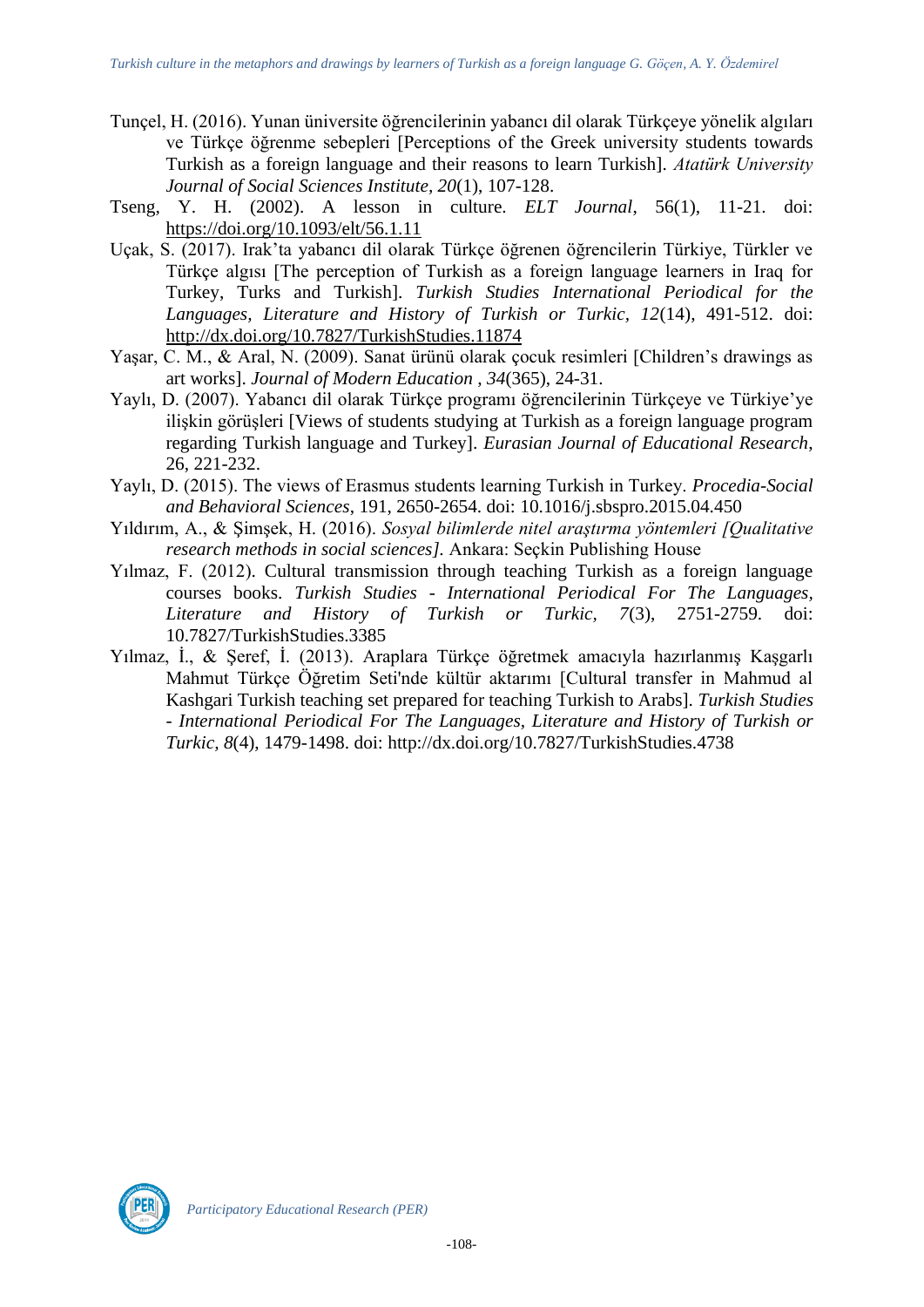# **Appendix 1**







Drawing 1. Student's Drawing (S38) Drawing 2. Student's Drawing (S83)





Drawing 3. Student's Drawing (S57) Drawing 4. Student's Drawing (S60)



Drawing 5. Student's Drawing (S100) Drawing 6. Student's Drawing (S41)